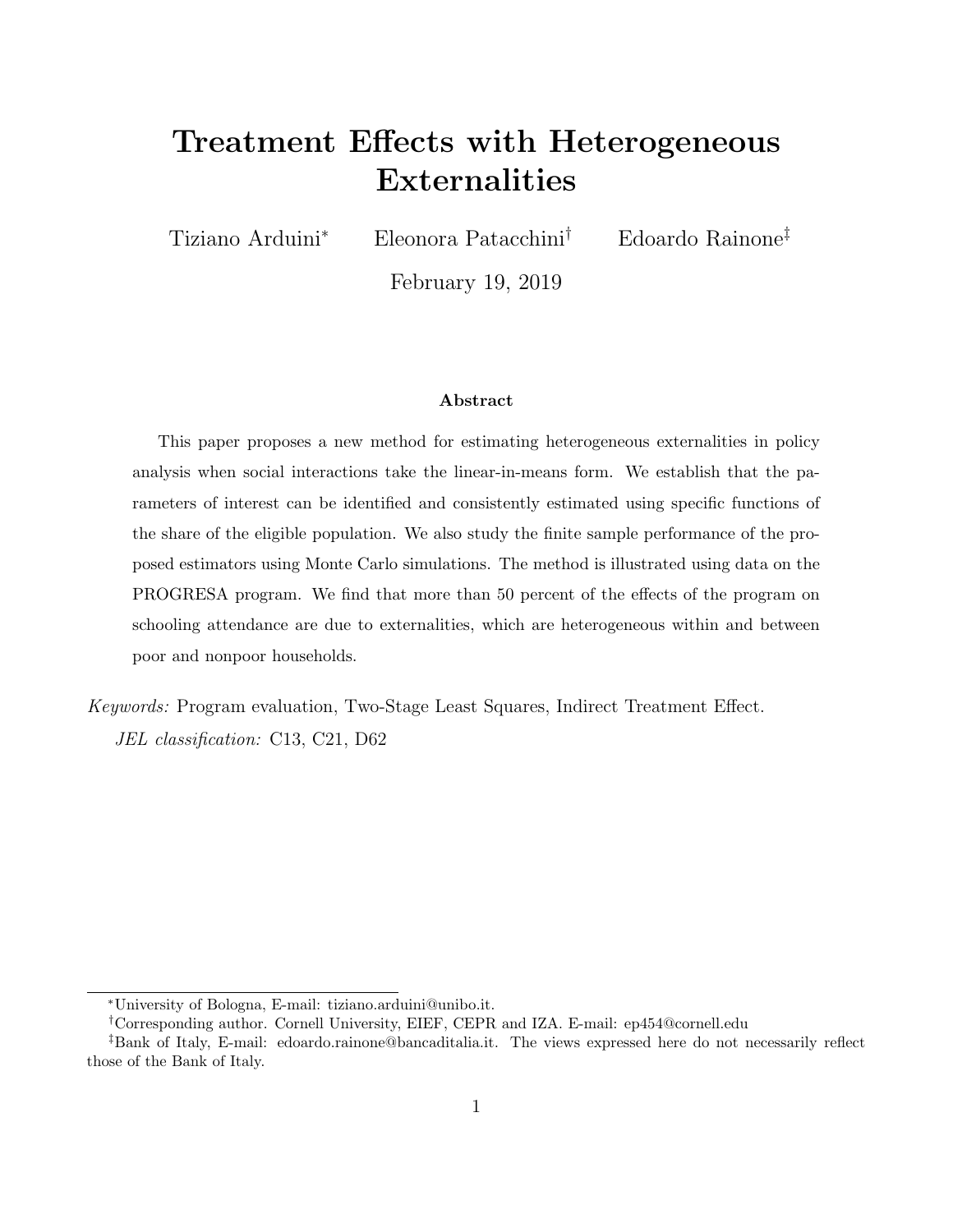### 1 Introduction

Conditional cash transfers, or similar welfare programs, generate indirect effects on untreated subjects in the presence of social interactions. Examining housing mobility studies in which households in poor areas are financed to relocate to better neighborhoods, Sobel (2006) shows that ignoring indirect effects leads to entirely wrong conclusions about the effectiveness of the program. In recent years, an applied literature has considered experimental designs and experimental sources of variation that allow the assumption of no interference between research subjects to be relaxed (see, e.g. Angelucci and De Giorgi, 2009; Barrera-Osorio et al., 2011). This literature has considered the presence of externalities in treatment evaluation, but has focused on the aggregate effect (i.e. the mean impact of the program over untreated subjects). Indirect effects, however, may be heterogeneous across population subgroups.

The analysis of heterogeneous indirect effects is complicated because of simultaneity issues arising from social interactions. Progress in this respect requires either improving the design of randomized control trials (Baird et al., 2018) or a methodological infrastructure, which is not available in the existing literature on policy evaluation.

Our paper aims to fill this gap, and to do so in a way that can be of immediate applicability for the practitioner. Our working tools are a linear-in-means model with a group-level structure (Lee, 2007) and a partial-population experiment (Moffitt et al., 2001). In this protocol, groups are assigned to treatment or control, and a subset of individuals are offered treatment within clusters assigned to treatment according to certain rules. We introduce heterogeneity both in exogenous and endogenous spillover effects.

Our main result demonstrates that all parameters of interest can be identified from experimental variation in the size of eligible individuals across groups. Our methodology exploits the statistical properties of a spatial autoregressive model, which embeds a recursive formulation of the endogenous regressors (representing externalities) over space. The reduced-form model provides exclusion restrictions stemming from higher order effects which are not included in the structural model. The fact that this property of the spatial autoregressive model can be exploited for the identification of peer effects was first noted by Calvo-Armengol et al. (2009) and Bramoullé et al. (2009) when network data are used. Its use is now pervasive in applied work in the social sciences, under the assumption that characteristics of friends of friends are valid instruments for the en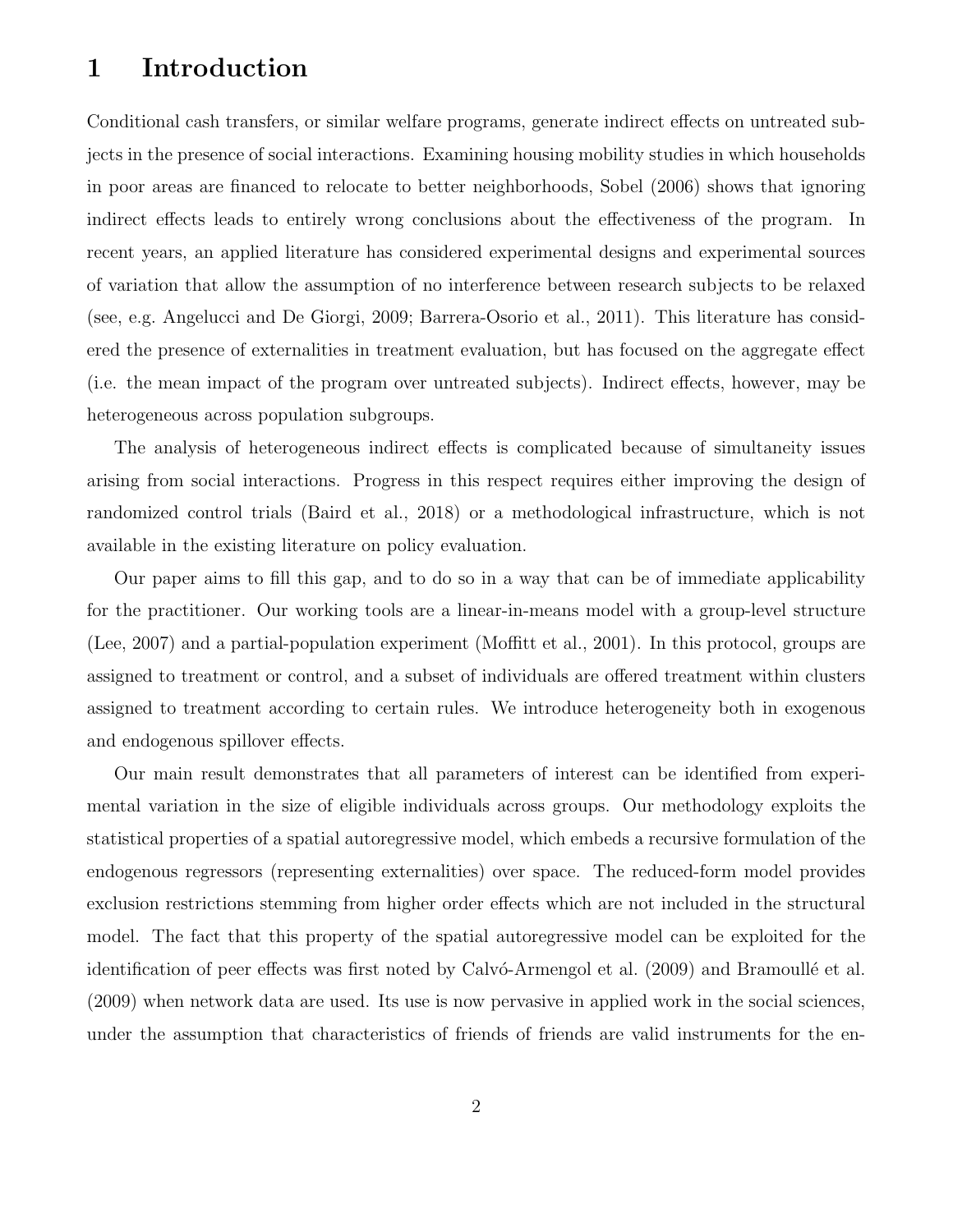dogenous effect (peer effects). The contribution of this paper is to bring this methodology to the treatment evaluation literature and to note that, in this context, we do not need network data: identification can be achieved by excluding the individual  $i$  from his or her peer group and using variations in the shares of treated individuals across groups in partial population experiments. Importantly, the randomization procedure guarantees that the shares of treated peers are random.

We also show how the parameters can be consistently estimated and we study the finite sample performance of the proposed estimators using Monte Carlo simulations. With the parameter estimates in hand, we then analytically derive causal estimands (the average treatment effect and the indirect treatment effect) in presence of heterogeneous externalities.

Our approach comes at the cost of specifying a parametric model. The main limitation in the use of parametric methods for estimating average treatment effects is the sensitivity of the results to misspecification of the conditional mean function. When a linear regression model is used to predict outcomes and the averages of the covariates in the treated and control samples are very different, the results can be sensitive to minor changes in the specification (Imbens and Woolridge, 2009). The commonly used nonparametric approach in the program evaluation literature is the potential outcome approach. The adoption of this framework in the presence of spillovers presents several challenges. In particular, when allowing for spillovers, the number of combinations of potential outcomes explodes with the number of interacting units and strong assumptions need to be made. A commonly used assumption in the existing studies in statistics imposes that spillover effects do not depend on the identity of each treated neighbor, so that interactions are anonymous (Sobel, 2006; Hudgens and Halloran, 2008; Tchetgen and VanderWeele, 2012; Liu and Hudgens, 2014; Rigdon and Hudgens, 2015, among others). Recently, in the context of social networks and using observational data, Forastiere et al. (2016) assume bounded interactions, specifically no interactions above distance one (i.e interferences are allowed only between direct friends). The problem is exacerbated when allowing for heterogeneous externalities. The statistical framework reduces quickly into an extremely large number of cells for which we need enough treated and untreated units. The presence of a parametric model allows us to instead make inference on empty cells. This comes at the cost of assuming constant functional form and parameters' values, even on a domain that is not used for the estimation of the structural parameters. We assume a linear structure of the model, which is the most commonly used parametric specification in applied work. Under this model specification, we can also decompose the estimands into spillovers due to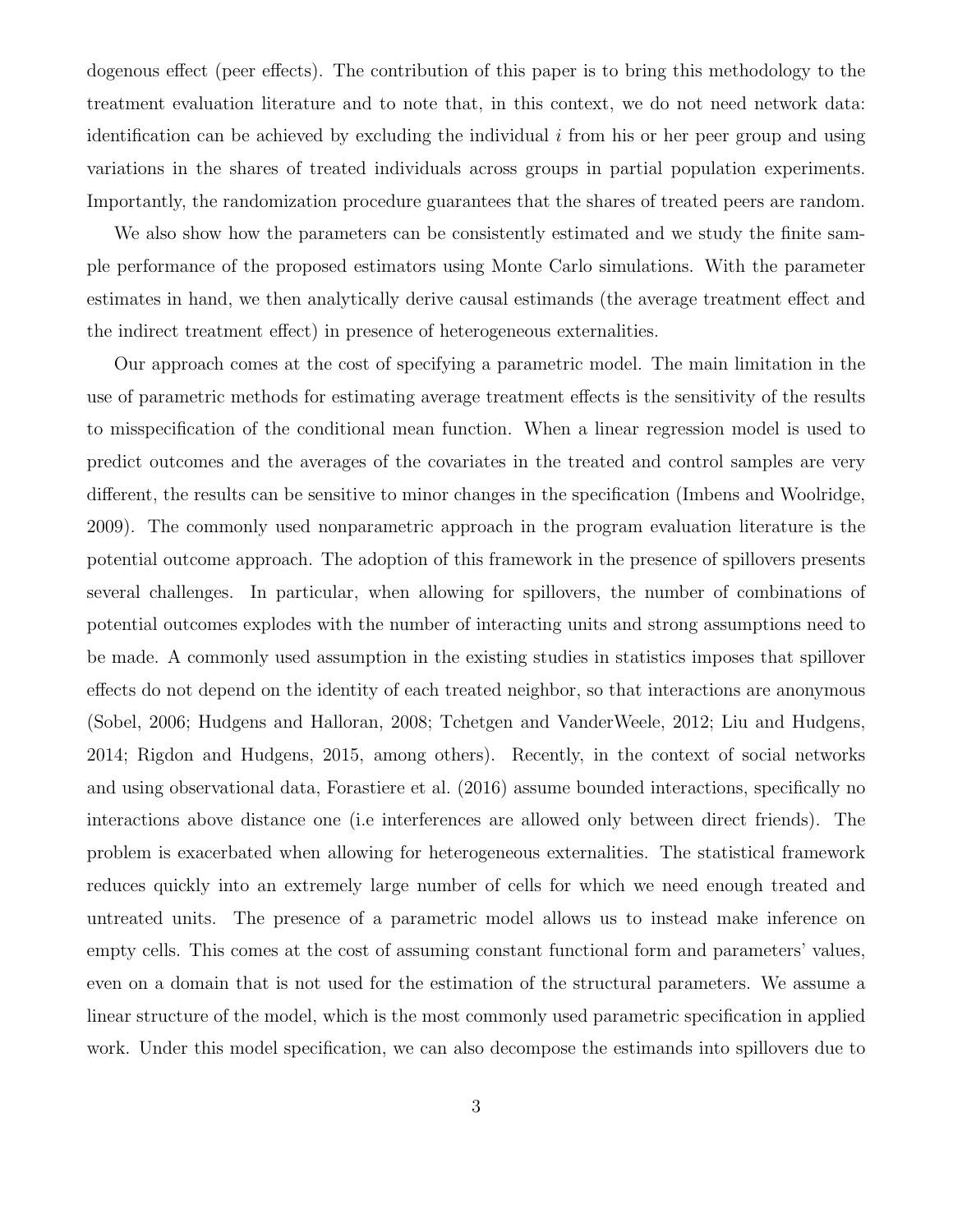the direct effect of the treatment on peers and the indirect effect due to variations in the peers' behavior.

Our methodology is illustrated using data from one of the most-studied programs of poverty alleviation: the Mexican conditional cash transfer program PROGRESA (Programa de Educacion, Salud, y Alimentacion). We focus our analysis on the effects of the program on schooling decisions. We find that more than 50 percent of the effects are due to externalities, which are highly heterogeneous within and between household types. Most notably, the indirect effects on ineligible households are not entirely due to spillovers from eligible households. On the contrary, these treatment externalities are small. The aggregate effect of the treatment on nonpoor households is the result of a large social multiplier within nonpoor households. A 10 percentage point increase in school enrollment of eligible students is associated with a 4 percentage point increase in ineligible students' school attendance, whereas this effect more than doubles (8.8 percentage points) for a 10 percentage point increase in school attendance of ineligible students. Subgroup variation in impacts in PROGRESA has been documented by Djebbari and Smith (2008) and Lee and Shaikh (2014). Our study contributes to understanding the mechanisms driving such heterogeneity by showing that externalities differ within and across subgroups. The paper is organized as follows. Section 2 introduces our structural model. Section 3 shows how the model parameters are identified and estimated. Section 4 derives and decomposes the estimands that are of interest for policy purposes. Section 5 is devoted to the application of our framework in the case of PROGRESA. In Section 6, we discuss the implications of our analysis for the design of experiments and identify a variety of contexts in which our methodology can be applied. Section 6 concludes.

### 2 The Model

We observe a population with n agents distributed into  $\bar{c}$  groups. The population is indexed by i. Groups are indexed by c with numerosity  $m_c$ . If externalities are constrained to be the same between and within groups, the outcome of interest  $y_{ic}$  is given by

$$
y_{ic} = \phi \bar{y}_{-ic} + \delta t_{ic} + x_{ic}\beta + \bar{x}_{-ic}\gamma + \epsilon_{ic},\tag{1}
$$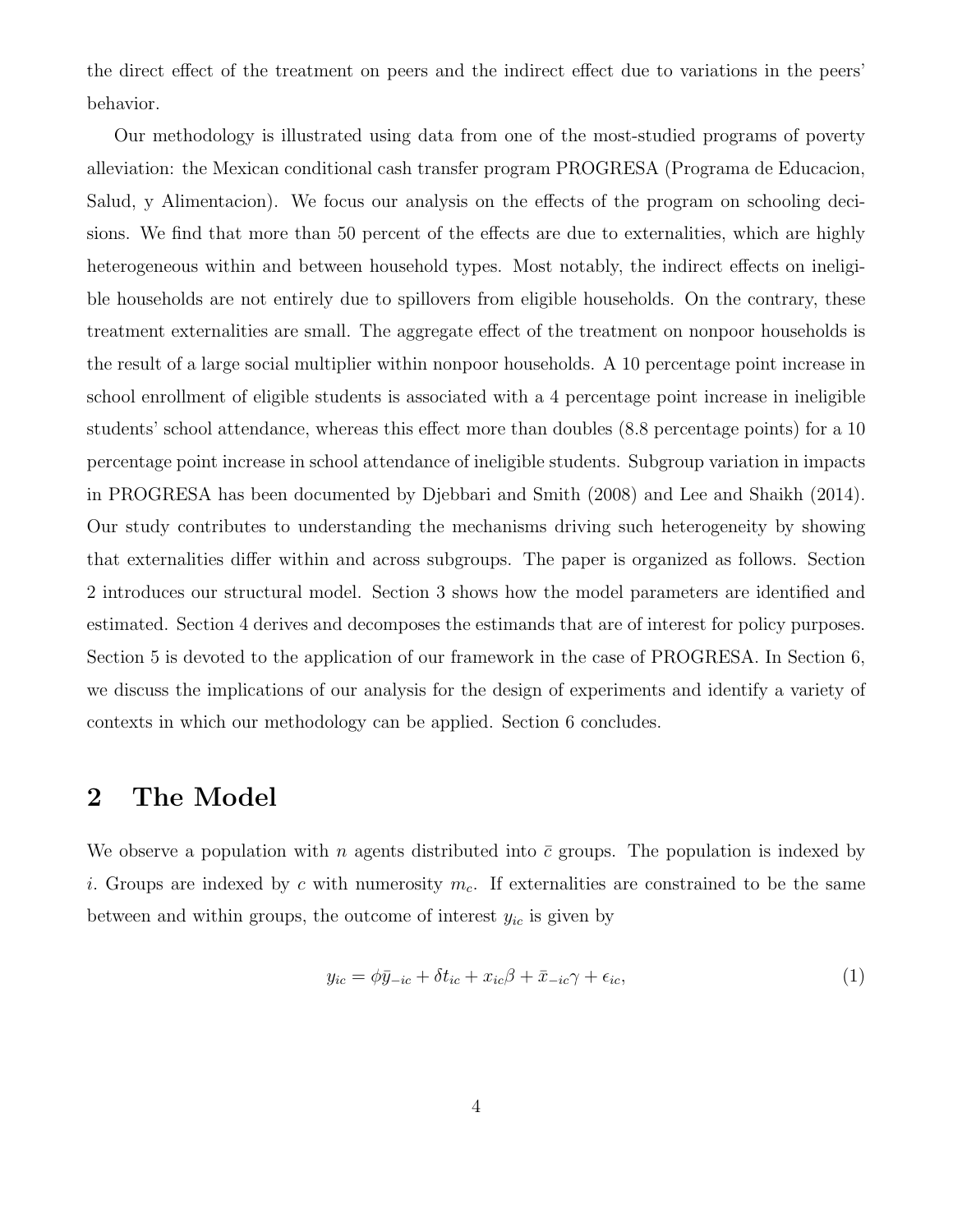where  $\bar{y}_{-ic}$  indicates the mean outcome of the group (excluding individual i),  $x_{ic}$  and  $\bar{x}_{-ic}$  denote vectors of individual and means of group characteristics (excluding individual i) respectively, and  $\epsilon_{ic}$  is an error with mean zero and variance  $\sigma^2$  for all i and c. In model (1),  $\phi$  represents the endogenous effects, in which an agent's choice/outcome may depend on that of his/her peers, and  $\gamma$  represents the contextual effects, in which an agent's choice/outcome may depend on the exogenous characteristics of his/her peers,  $\beta$  captures the effects of individual characteristics.  $t_{ic}$ is a dummy variable indicating whether unit i in group c is treated and  $\delta$  represents its effect (the direct effect of the treatment). In this model, we assume that a subset  $E$  of agents is eligible for treatment. Groups of eligible agents are randomly assigned to treatment following a randomized control trial. Let us suppose without loss of generality that all agents eligible for the treatment in treated groups are treated. The complement N is composed of ineligible agents. Denote  $e_c$  and  $n_c$ as the cardinalities of  $E$  and  $N$  in group  $c$ . If we allow externalities to be heterogeneous, treatment spillover effects can be studied using the model:

$$
y_{ic}^E = \phi^E \bar{y}_{-ic}^E + \phi^{EN} \bar{y}_{ic}^N + \delta t_{ic} + x_{ic}^E \beta^E + \bar{x}_{-ic}^E \gamma^E + \bar{x}_{ic}^N \gamma^{EN} + \epsilon_{ic}^E,\tag{2}
$$

$$
y_{ic}^N = \phi^N \bar{y}_{-ic}^N + \phi^{NE} \bar{y}_{ic}^E + x_{ic}^N \beta^N + \bar{x}_{-ic}^N \gamma^N + \bar{x}_{ic}^E \gamma^{NE} + \epsilon_{ic}^N,
$$
\n
$$
\tag{3}
$$

where  $\bar{y}^E_{-ic} = \frac{e_c-1}{m_c-1}$  $m_c-1$  $\frac{\sum_{j\in E, j\neq i}y_{jc}^E}{e_c-1}$  and  $\bar{y}_{ic}^N = \frac{n_c}{m_c-1}$  $m_c-1$  $\frac{\sum_{j\in N}y_{jc}^N}{n_c}$  with  $\bar{y}_{-ic}^E+\bar{y}_{ic}^N=\bar{y}_{-ic}$  and  $\bar{y}_{-ic}^N=\frac{n_c-1}{m_c-1}$  $m_c-1$  $\frac{\sum_{j\in N,j\neq i}y_{jc}^N}{n_c-1}$ and  $\bar{y}_{ic}^E = \frac{e_c}{m_c}$  $m_c-1$  $\frac{\sum_{j \in E} y_{jc}^{E}}{e_c}$  with  $\bar{y}_{-ic}^{N} + \bar{y}_{ic}^{E} = \bar{y}_{-ic}, \, \bar{x}_{-ic}^{E} = \frac{e_c - 1}{m_c - 1}$  $m_c-1$  $\frac{\sum_{j\in E,j\neq i} x_{jc}^E}{e_c-1}$  and  $\bar{x}_{ic}^N = \frac{n_c}{m_c-1}$  $m_c-1$  $\frac{\sum_{j\in N}x_{jc}^N}{n_c}$  with  $\bar{x}^E_{-ic} + \bar{x}^N_{ic} = \bar{x}_{-ic}$  and  $\bar{x}^N_{-ic} = \frac{n_c-1}{m_c-1}$  $m_c-1$  $\frac{\sum_{j\in N}x_{jc}^N}{n_c-1}$  and  $\bar{x}_{ic}^E = \frac{e_c}{m_c-1}$  $m_c-1$  $\frac{\sum_{j\in E} x_{jc}^E}{e_c}$  with  $\bar{x}_{-ic}^N + \bar{x}_{ic}^E = \bar{x}_{-ic}$ .  $\phi^E$ and  $\phi^N$  capture the *within-group externalities*, while  $\phi^{EN}$  and  $\phi^{NE}$  capture the *between-group* externalities.  $\gamma^E$  and  $\gamma^N$  are the within-group contextual effects, while  $\gamma^{EN}$  and  $\gamma^{NE}$  represent thebetween-group contextual effects.

# 3 Identification and Estimation

#### 3.1 Identification

The following proposition establishes the conditions under which the parameters in model  $(2)-(3)$ are identified. Here, identification means that a consistent estimator of the parameters in equations  $(2)$  and  $(3)$  exists.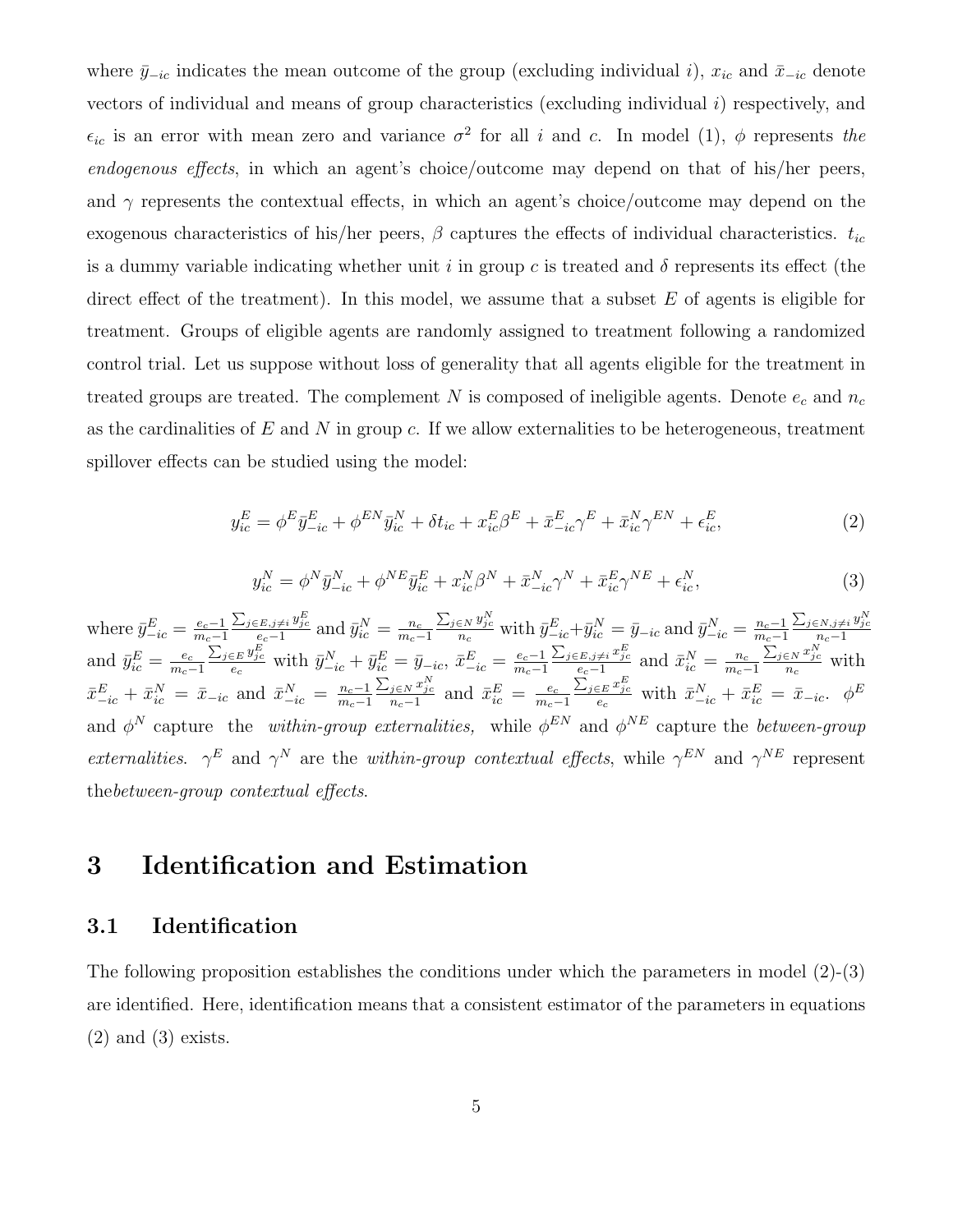Let us assume the model  $(2)-(3)$  represents a social equilibrium, so that the reduced form can be derived.

**Proposition 1** Under a partial-population experiment, the parameters of model  $(2)-(3)$  are identified if and only if the share of eligible agents varies across groups.

The proof is given in the Appendix. The result can be easily extended to models with any finite number of groups. The intuition is as follows. In the presence of social spillovers, the partialpopulation experiment generates exogenous variations of a variety of combinations of nonlinear functions of the share of the eligible population. If such shares vary across groups, the richness in the combinations can be used to identify the social spillover effects, even if they are assumed to be heterogeneous.

#### 3.2 IV estimator

The spatial econometrics tradition builds instruments for the group average from its expected value conditional on the exogenous variables (see Kelejian and Prucha, 1998; Kelejian and Prucha, 1999; Lee, 2003). We follow this approach. Let  $T_c = \{t_{ic}\}_{i \in E}$ . From the reduced form model (equations (33)-(34) in the Appendix), we can write the conditional expected values of the endogenous variables as functions of the treatment vector. The expected values of the endogenous terms in equation (2) conditional on the treatment are:

$$
TIV_{Ec} = E(\bar{Y}_{-c}^{E}|T_c) = R_{Ec}^{\infty} T_c \psi^*,
$$
\n<sup>(4)</sup>

$$
TIV_{ENC} = E(\bar{Y}_c^N | T_c) = R_{ENC}^{\infty} T_c \zeta^*,\tag{5}
$$

while for equation  $(3)$  they are:

$$
TIV_{Nc} = E(\bar{Y}_{-c}^N | T_c) = R_{Nc}^{\infty} T_c \mu^*,\tag{6}
$$

$$
TIV_{NEc} = E(\bar{Y}_c^E | T_c) = R_{NEc}^{\infty} T_c t^*,
$$
\n<sup>(7)</sup>

where  $\mu^*, \psi^*, \iota^*$  and  $\mu^*$  are convolutions of parameters from the structural equations. The vectors  $\bar{Y}_{-c}^{E} = \{\bar{y}_{-ic}^{E}\}_{i\in E}, \ \bar{Y}_{-c}^{N} = \{\bar{y}_{-ic}^{N}\}_{i\in N}, \ \bar{Y}_{c}^{E} = \{\bar{y}_{ic}^{E}\}_{i\in N} \text{ and } \bar{Y}_{c}^{N} = \{\bar{y}_{ic}^{N}\}_{i\in E} \text{ contain the endogenous}$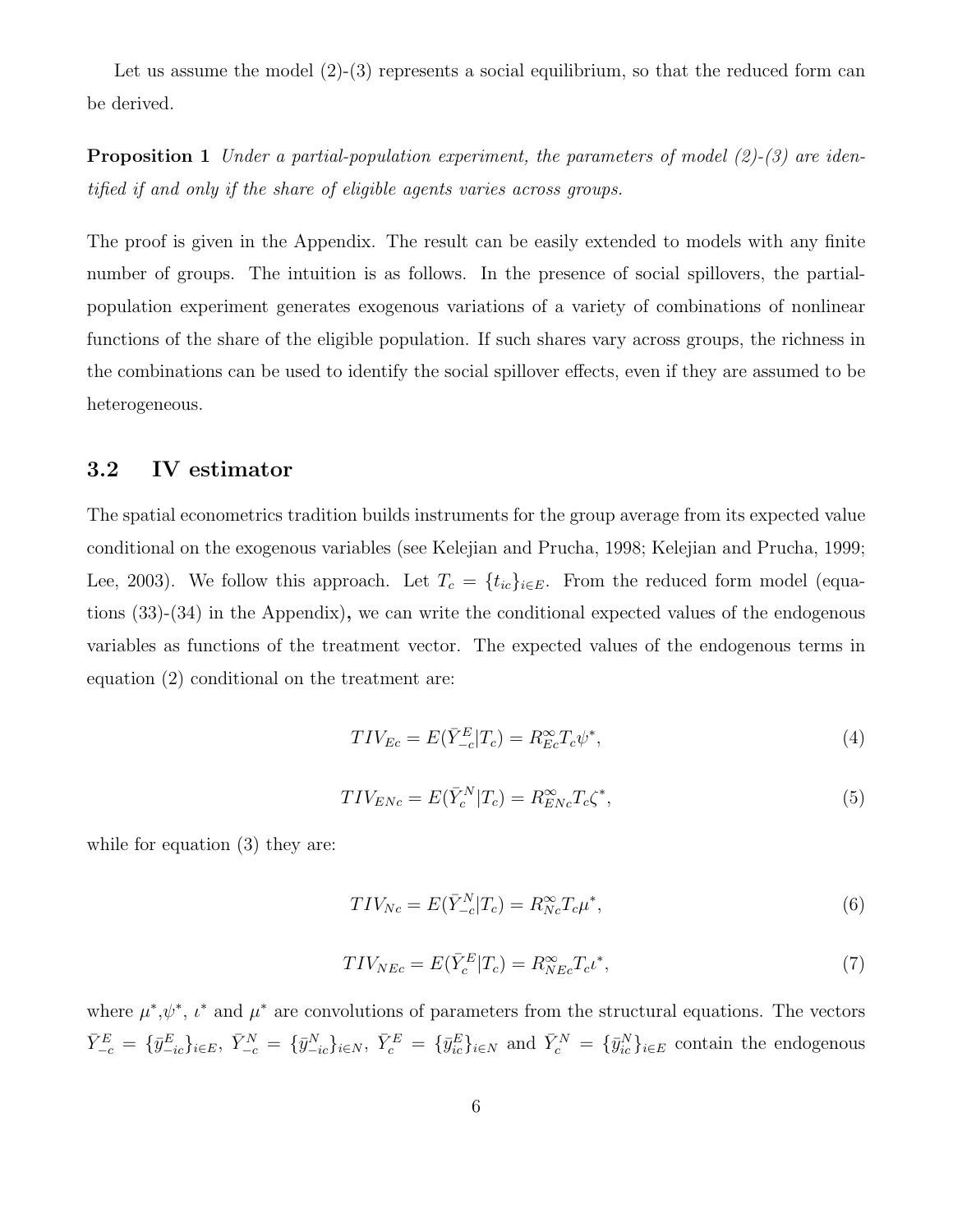terms.  $R^{\infty}$  are infinite sets of matrices multiplying the treatment vector, as defined in the proof of Proposition 1.

These vectors can be used as instruments for the endogenous terms. In fact, they are the expected values of our endogenous variables conditional on the treatment, and thus they are correlated with the endogenous variables but not with the error term since the treatment is administered at random. As shown in the proof of Proposition 1, they are linear combinations of powers of the shares of eligible agents in the groups, which can be approximated as follows:

$$
TIV_{Ec} \approx Q_E^{\infty} \psi = \sum_{\substack{v=1 \ r>0}}^{\infty} \sum_{\substack{r=0 \ r>0 \ ifs>0}}^{\infty} \frac{(e_c-1)^v (e_c n_c)^s (n_c-1)^r}{(m_c-1)^{2s+r+v}} 1_{e_c,1} \psi_{vrs},\tag{8}
$$

$$
TIV_{ENC} \cong Q_{EN}^{\infty} \zeta = \sum_{r=0}^{\infty} \sum_{s=0}^{\infty} \sum_{q=0}^{\infty} \frac{n_c e_c (e_c - 1)^q (e_c n_c)^s (n_c - 1)^r}{(m_c - 1)^{2s + 2 + r + q}} 1_{e_c, 1} \zeta_{rsq}.
$$
\n(9)

$$
TIV_{Nc} \approx Q_N^{\infty} \mu = \sum_{v=1}^{\infty} \sum_{s=0}^{\infty} \sum_{q=0}^{\infty} \frac{(n_c-1)^v e_c (e_c-1)^q (e_c n_c)^s}{(m_c-1)^{2s+1+v+q}} 1_{n_c,1} \mu_{vsq}.
$$
 (10)

$$
TIV_{NEc} \approx Q_{NE}^{\infty} \approx \sum_{r=0}^{\infty} \sum_{s=0}^{\infty} \sum_{q=0}^{\infty} \frac{e_c(e_c-1)^q (e_c n_c)^s (n_c-1)^r}{(m_c-1)^{2s+1+r+q}} 1_{n_c,1} \iota_{rsq},\tag{11}
$$

where  $Q^{\infty}$  are vectors containing infinite combinations of products of powers of the share of eligibles and its complement.  $1_{e_c,1}$  and  $1_{n_c,1}$  are two  $e_c \times 1$  and  $n_c \times 1$  vectors of ones. If Proposition 1 holds, the IV vectors necessarily have full rank. To see this, let  $TIV_S = (TIV_{S1}', \ldots, TIV_{S\bar{c}}')'$ for  $S = E, N, NE, EN, T = (T'_1, \ldots, T'_{\bar{c}})', X^*_{E} = (X^{*\prime}_{E1}, \ldots, X^{*\prime}_{E\bar{c}})'$  with  $X^*_{Ec} = \{x^{E*}_{ic}\}_{i \in E}$  and  $x_{ic}^{E*} = (x_{ic}^E, \bar{x}_{-ic}^E, \bar{x}_{ic}^N)$ , and  $X_N^* = (X_{N1}^{*\prime}, \ldots, X_{Nc}^{*\prime})'$  with  $X_{Nc}^* = \{x_{ic}^{N*}\}_{i \in N}$  and  $x_{ic}^{N*} = (x_{ic}^N, \bar{x}_{-ic}^N, \bar{x}_{ic}^E)$ . If  $e_c$ ,  $n_c$  and  $m_c$  do not vary with  $c$ ,  $W_N = [T IV_N, T IV_{NE}]$  and  $W_E = [T IV_E, T IV_{EN}, T]$  do not have full column rank, because  $T I V_E$  and  $T I V_{EN}$  are linear combinations of T. Given that the treatment is administered at random,  $[W_N, X_N^*]$  and  $[W_E, X_E^*]$  have full column rank if and only if the share of eligible agents varies across the groups. Intuitively, share variation introduces nonlinearities that allow identification and existence of valid instruments.

It appears from equations  $(8)$  -  $(11)$  that there are infinite ways to approximate TIV using subsets of  $Q^{\infty}$ . Observe also that these IV vectors are infeasible since they involve the unknown parameters,  $\mu$ ,  $\psi$ ,  $\iota$  and  $\zeta$ . Following the approach used in the literature on spatial econometrics (Kelejian and Prucha, 1998), we use a subset of the vectors in  $Q$  as empirical instruments. In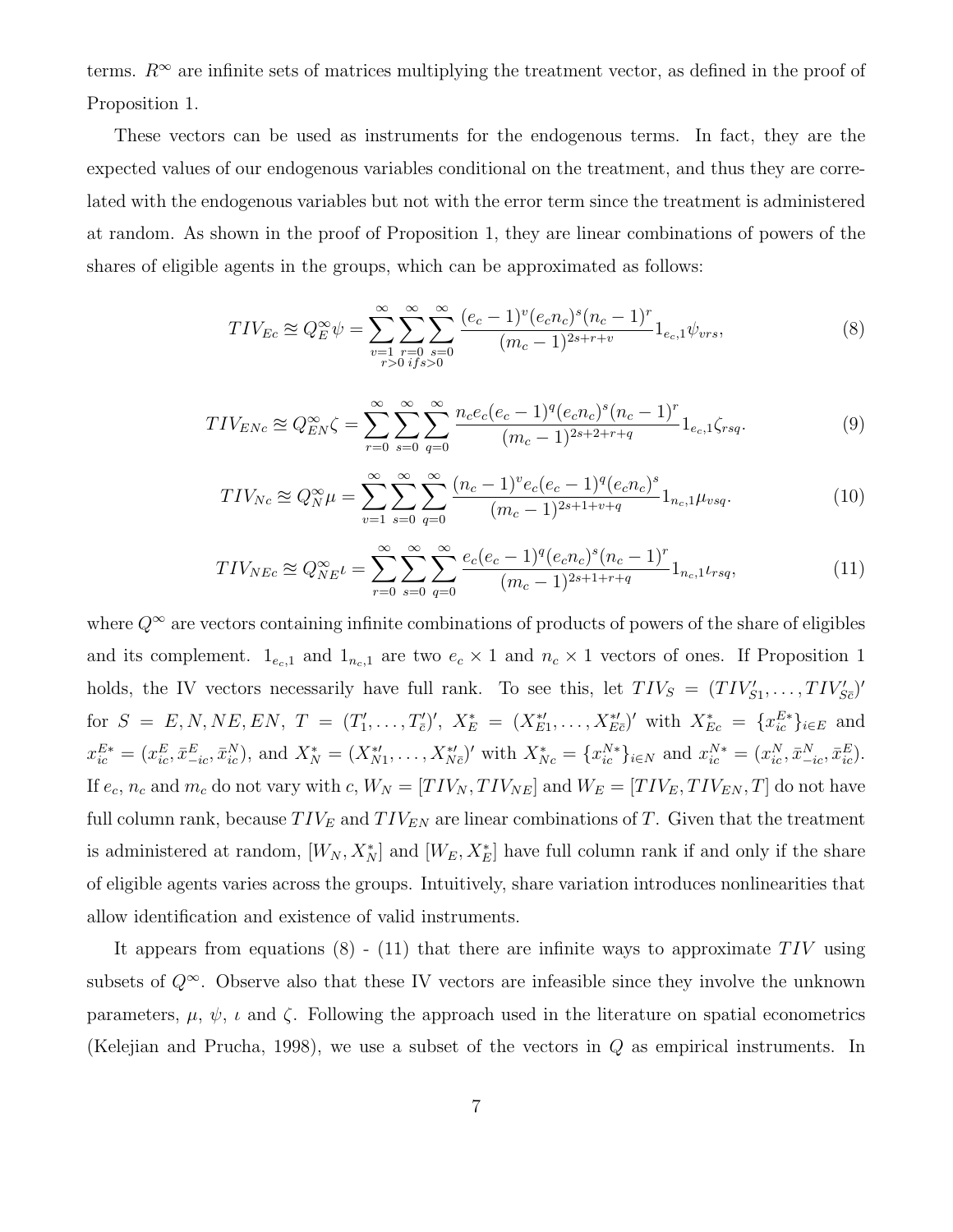practice, we use the following empirical IVs (EIV),

$$
Q_{Ec} = \left[\frac{e_c - 1}{m_c - 1}, \frac{(e_c - 1)^2}{(m_c - 1)^2}, \frac{n_c e_c (e_c - 1)}{(m_c - 1)^3}, \frac{(e_c - 1)e_c n_c (n_c - 1)}{(m_c - 1)^4}\right]1_{e_c,1},\tag{12}
$$

$$
Q_{ENC} = \left[ \frac{n_c e_c}{(m_c - 1)^2}, \frac{(n_c e_c)^2}{(m_c - 1)^4}, \frac{(n_c - 1)e_c n_c}{(m_c - 1)^3}, \frac{(n_c - 1)^2 e_c n_c}{(m_c - 1)^4} \right] 1_{e_c,1},
$$
(13)

$$
Q_{Nc} = \left[ \frac{e_c(n_c - 1)}{(m_c - 1)^2}, \frac{e_c(n_c - 1)(e_c - 1)}{(m_c - 1)^3}, \frac{e_c(n_c - 1)^2}{(m_c - 1)^3}, \frac{e_c(n_c - 1)^3}{(m_c - 1)^4} \right] 1_{n_c,1},
$$
(14)

$$
Q_{NEc} = \left[ \frac{e_c}{m_c - 1}, \frac{e_c(e_c - 1)}{(m_c - 1)^2}, \frac{e_c(e_c - 1)^2}{(m_c - 1)^3}, \frac{e_c^2(e_c - 1)n_c}{(m_c - 1)^4} \right] 1_{n_c,1}.
$$
 (15)

The specific vectors used in the approximation are not relevant in terms of identification, provided that  $Q_{Ec}$ ,  $Q_{Nc}$ ,  $Q_{NEc}$  and  $Q_{ENC}$  have full column rank. The behavior of the estimator with the instruments (12)-(15) in terms of efficiency is shown in the Monte Carlo experiments in Section 3.3. More details about the asymptotic behavior of this type of IV estimator can be found in Lee (2007).

Let  $Q_S = (Q'_{S1}, \ldots, Q'_{S\bar{c}})'$  for  $S = E, N, NE, EN, Y^E = (Y_1^{E'}, \ldots, Y_{\bar{c}}^{E'})', \bar{Y}^E = (\bar{Y}_{-1}^{E'}, \ldots, \bar{Y}_{-\bar{c}}^{E'})'$ ,  $\bar{Y}^N = (\bar{Y}_1^{N}, \ldots, \bar{Y}_{\bar{c}}^{N})'$  with  $Y_c^E = \{y_{-ic}\}_{i \in E}, \bar{Y}_c^E = \{\bar{y}_{-ic}\}_{i \in E}, \bar{Y}_c^N = \{\bar{y}_{ic}\}_{i \in N}$  and  $Z_E = (\bar{Y}^E, \bar{Y}^N, T, X_E^*)$ . The IV estimator for model (2) is

$$
\hat{\kappa}^{E} = (Z'_{E} P_{E} Z_{E})^{-1} Z'_{E} P_{E} Y^{E},\tag{16}
$$

where  $\kappa^E = (\phi^E, \phi^{EN}, \delta, \beta^{E'}, \gamma^{E'}, \gamma^{EN'})'$  and  $P_E = \tilde{Q}_E(\tilde{Q}'_E \tilde{Q}_E)^{-1} \tilde{Q}'_E$ ,

where  $\tilde{Q}_E = (Q_E, Q_{EN}, T, X_E^*)$ . We can define in the same fashion the estimator for equation (3). Observe that while we split the equations in model (2)-(3) into two groups according to their treatment status, we could have split the model according to other types. Technically, Proposition 1 holds true for any two types of agents and any number of types (up to a finite number). The challenging task is to prove that the share of each specific type of agents varies randomly across groups.

Three features of this methodology are worth noting. First, the exclusion of the contextual effects of the treatment in our model specification (2)-(3) (that is  $\frac{1}{m_c-1}\sum_{j\neq i}t_{jc} = \frac{e_c-1}{m_c-1}$  $\frac{e_c-1}{m_c-1}$ ) is not a crucial restriction for the identification of the model. The intuition is that the vectors of instruments are vast arrays of (nonlinear) transformations of the share of eligibles. The inclusion of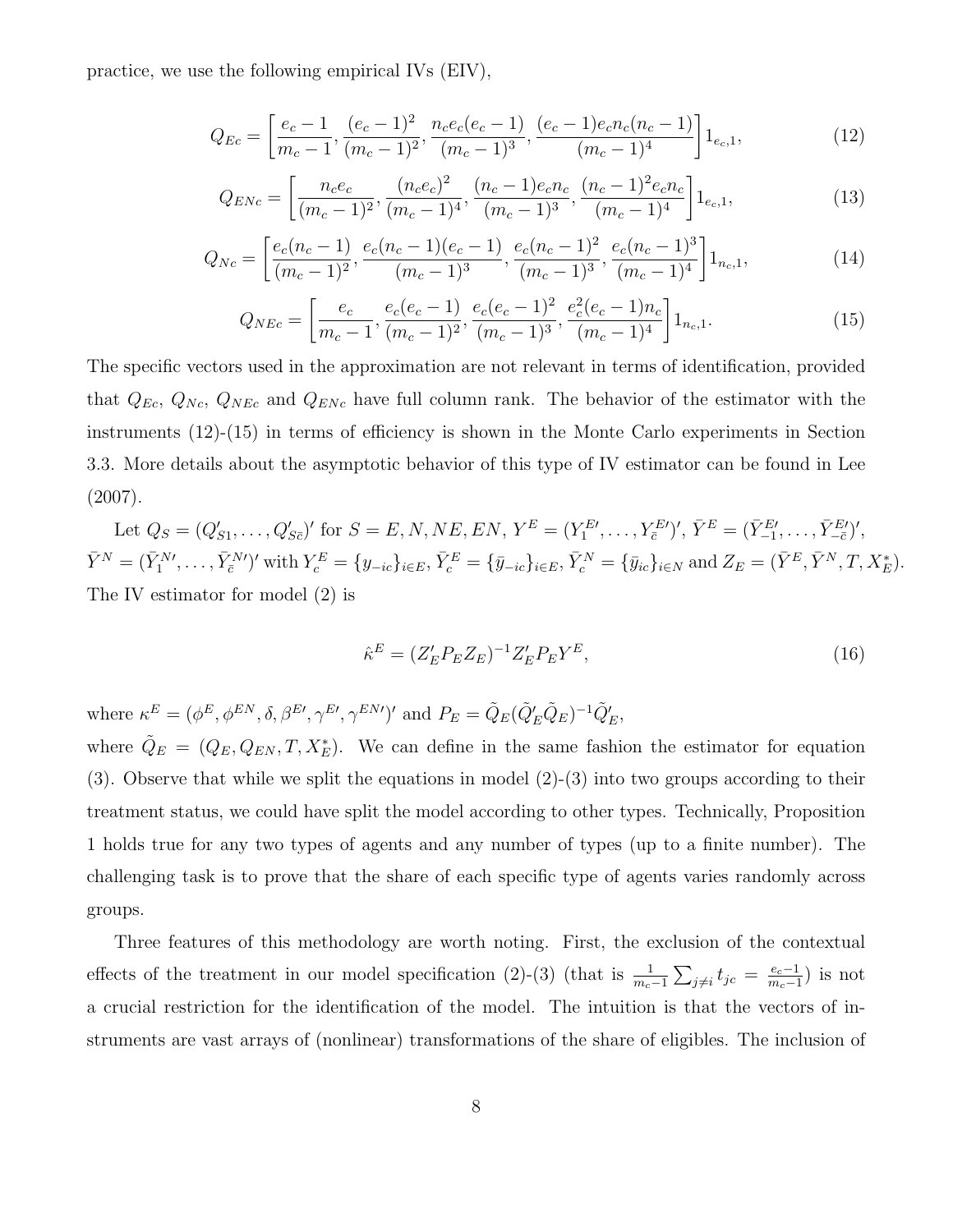the contextual effects decreases the number of valid instruments, but the model remains (over-) identified. We formally prove that our model is identified when contextual treatment effects are included in the model specification in Proposition 2 in the Supplementary Appendix S. Second, identification is not stemming from the fact that the externalities are assumed to be heterogeneous. The model is still identified if the peer effects are homogeneous. The intuition is that the effects of the four endogenous variables are not identified because the same instruments are multiplied by different parameters, but rather from the fact that we have different instruments for each of them. As a result, even if the parameter is the same across the four endogenous variables, the model remains identified. The presence of heterogeneous externalities can be tested using a standard Wald test. To test for differences in peer effects in different equations, one would need to pool our model and jointly estimate both equations. Notice that if the hypothesis of homogeneity cannot be rejected and a constrained model is estimated, then inference should take into account the sequential structure of the testing procedure. We formally prove that our model is identified when externalities are constrained to be equal (i.e.  $\phi^E = \phi^N = \phi^{NE} = \phi^{EN}$ ) in Proposition 3 in the Supplementary Appendix S. Third, observe that the intuition of our strategy is similar in spirit to Lee (2007) and subsequent empirical papers (see e.g., Boucher et al., 2014). However, while the model in Lee (2007) is designed for studying observational data, our model is designed for analyzing experimental data. The fact that we propose a model for policy evaluation of randomized experiments changes the modeling and estimation strategy in Lee (2007) along three main lines. First, in Lee (2007) identification requires variation in group size. We do not need it. Even if the groups have the same size, we can still identify our model parameters provided that the share of treated varies across groups. Second, in Lee (2007) the underlying identifying assumption is that the size of the group is not correlated with the error term (conditional on observed characteristics and unobserved group fixed effects). In our case, the randomization procedure guarantees that the share of treated peers is random, and thus by construction is orthogonal to the error term. Thus, it is not essential to include a full set of contextual effects (observed peer characteristics) and control for correlated effects (group fixed effects) since we do not need to deal with troubling unobserved factors. Third, Lee (2007) deals with one endogenous variable. Our model is able to deal with two (or more) of them because it is designed to estimate heterogeneous externalities. This is not a trivial extension because it implies different conditions for identification.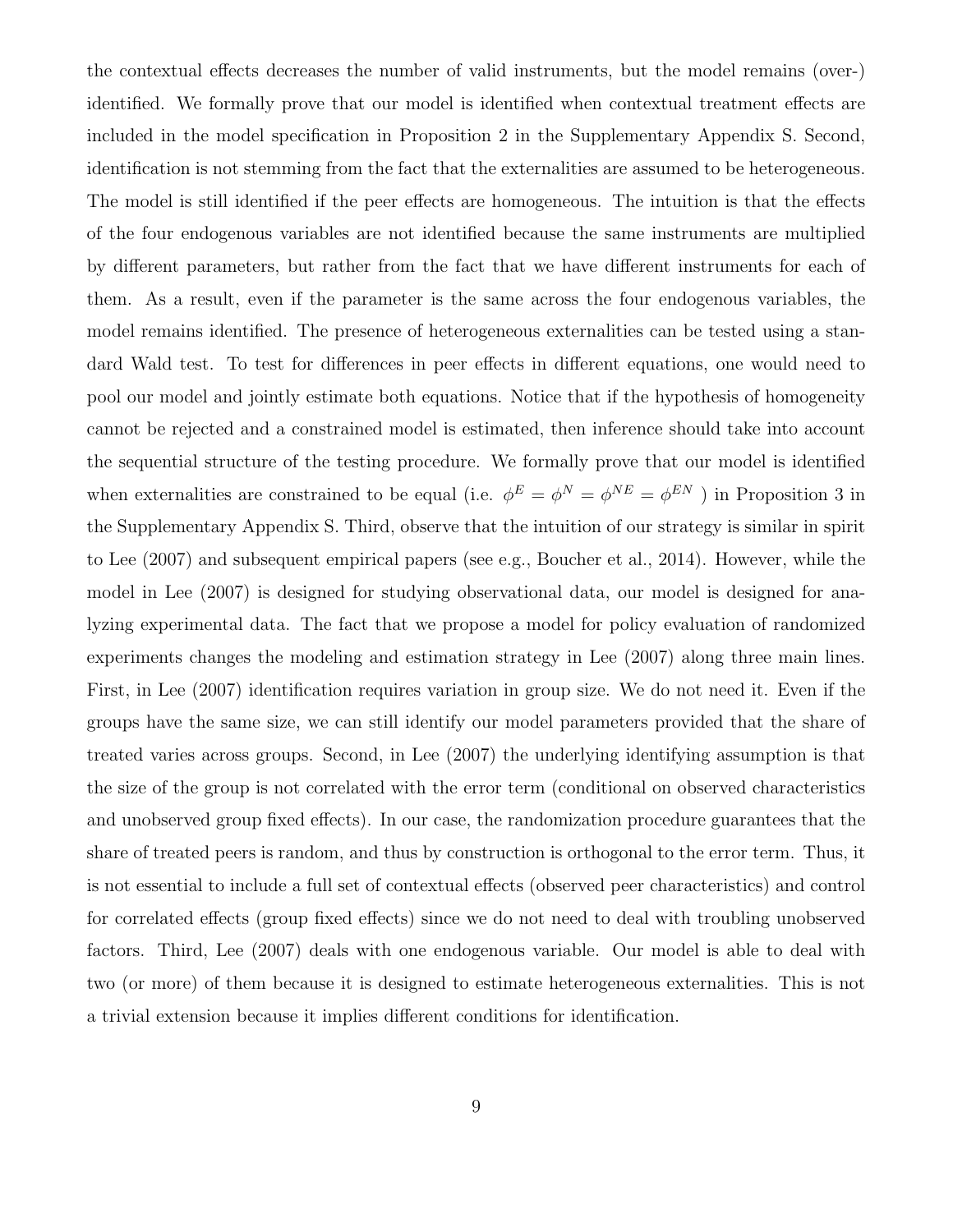#### 3.3 Monte Carlo Experiments

In this section, we use simulated data to investigate the performance of the proposed estimator in finite samples. We conduct a Monte Carlo simulation based on the following model

$$
y_{ic}^E = \phi^E \bar{y}_{-ic}^E + \phi^{EN} \bar{y}_{ic}^N + \delta t_{ic} + \epsilon_{ic}^E,\tag{17}
$$

$$
y_{ic}^N = \phi^N \bar{y}_{-ic}^N + \phi^{NE} \bar{y}_{ic}^E + \epsilon_{ic}^N,
$$
\n
$$
(18)
$$

where  $\epsilon_c^E, \epsilon_c^N \sim N(0, \sigma)$  with  $\sigma = 1$ . We generate  $\bar{c}$  groups with size  $m_c = k$ ; we then split each group c into two sub-populations of eligibles  $(E)$  and ineligibles  $(N)$ . The share of eligibles is allocated at random across groups and according to a uniform distribution. Specifically, we draw  $e_c$  from an interval  $[e_{min}, e_{max}]$ , where  $e_{min}$  and  $e_{max}$  are two parameters such that  $e_{min} > 0$  and  $e_{max} < m_c$ . The group treatment status  $t_c$  is generated by a Bernoulli distribution with probability  $P(t_c = 1) = p = 0.7$ . Following the design of PROGRESA, every eligible is treated if the village is drawn, i.e.  $t_{ic} = t_c$ . We estimate model (17)-(18) 3,000 times for each experiment. In equation (17) the set of empirical IVs is  $(Q_E, Q_{EN})$ , while in equation (18) this set is  $(Q_N, Q_{NE})$ . We report the mean point estimate, the relative standard error, and the root mean square error for the EIV, TIV, and OLS estimators.

Table 1 shows how the estimators are affected by the variation in the share of the eligible population. We set  $m_c = 50$  and  $\bar{c} = 60$ , having 3,000 observations in each experiment, and gradually decrease the variability of the share of the eligible population, narrowing the interval  $[e_{min}, e_{max}]$  from [1,49] (which covers about 96 percent of the possible shares in a population of 50 individuals) to [24, 27] (which covers about 6 percent). In one experiment we also use the range of the share of eligibles in the PROGRESA program, that is [6, 49] (84 percent coverage). Table 1 shows that the performance of the estimators improves as the variability increases (from the fourth to the first panel). Indeed, the root mean square error of  $\phi^E$  increases more than tenfold for both the TIV and EIV when the share interval shrinks, while it increases by more than twofold for the OLS. It is worth noticing that the bias generated by limited variation in the share of eligible agents is more severe for the parameters of the eligible outcome equation. This is because the treatment is not excluded from the eligible outcome equation. Thus, all of the instruments rely only on the variation in the share of eligible agents to identify the effects of externalities.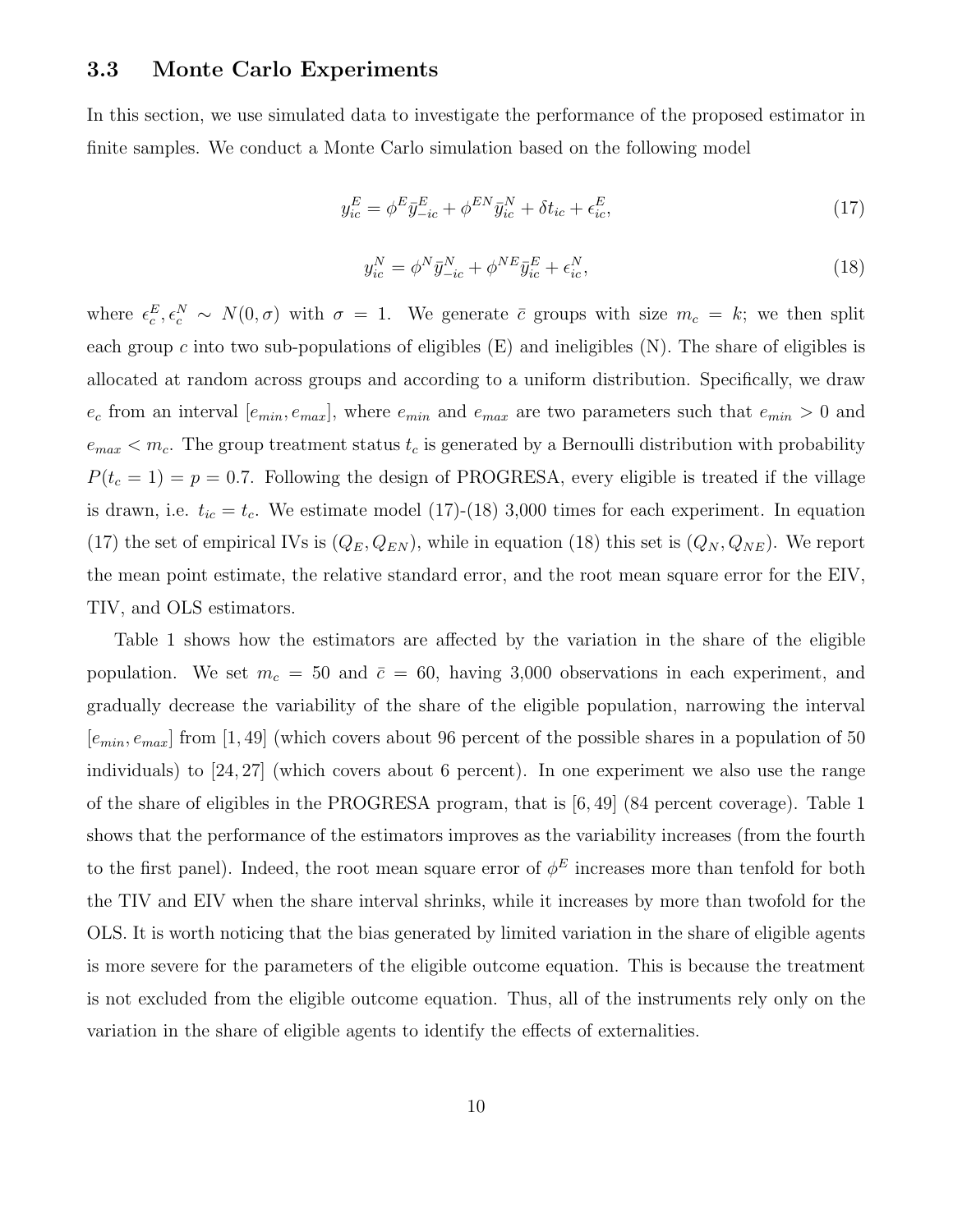In the Supplementary Appendix S, we study the performance of the estimators for different sample sizes and different values of the parameters. In *Panel (a)* of Table S.1, we study the performance of the estimators as the sample size increases from 500 to 3,000, holding constant the numerosity of each group at  $k = 50$ . The performance of the EIV is close to the TIV, and both the standard errors and mean squared errors significantly decrease as the number of observations increases. The IV point estimates are very close to the real parameter values even in small samples. The OLS is biased regardless of the sample size. This evidence shows that the chosen EIV (with the IV vectors in (12)-(15)) performs well, even if the number of terms used for the approximation is low. We also ran simulations in which we varied the combination and number of instruments used in the approximation of the theoretical IVs. The performance remains remarkably stable, thus showing no specific efficiency loss when using a limited set of IVs. In Panel (b) of Table S.1, we vary the values of the parameters. The IV point estimates always remain close to the real parameter values, while the OLS estimators are always biased. This evidence shows that the performance of the estimators does not depend on the specific set of parameter values.

# 4 Treatment Effects with Heterogeneous Externalities

Let us now highlight the importance of our framework for the analysis of treatment response with spillovers. In our model, the Stable Unit Treatment Value Assumption (SUTVA) (Rubin, 1986) does not hold because (i) spillovers are at work, and (ii) spillovers are heterogeneous. To the best of our knowledge, there are no studies that consider violations of the SUTVA because of (ii). In this section, we map our model to Rubin's potential outcomes model. The detailed derivation of the estimands defined in this section is contained in the Supplementary Appendix S. The aim is to show how our structural model enables us to not only estimate treatment effects, but also to obtain a policy relevant decomposition of these effects.

**Average Treatment Effect** Let  $Y_{i,c}(1)$  and  $Y_{i,c}(0)$  be the potential outcomes of an eligible unit i in group c when it receives the treatment and when it does not respectively. Given that the SUTVA does not hold, the potential outcomes of unit i depend on the treatment status of other units. Let  $T^{i,c,1}$  and  $T^{i,c,0}$  be two  $e_c \times 1$  treatment vectors such that  $T_i^{i,c,1} = 1$  and  $T_i^{i,c,0} = 0$  and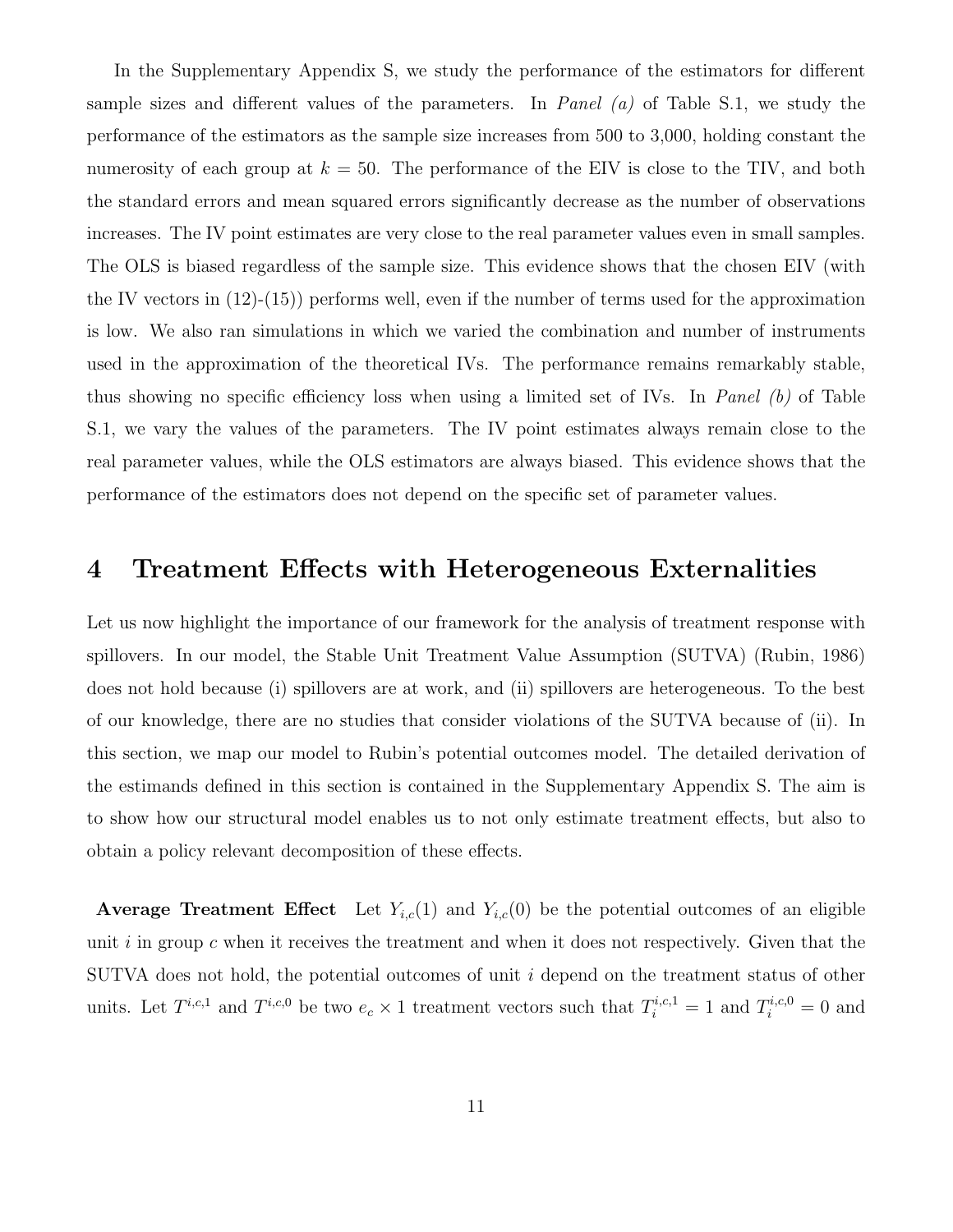|                                                                                                                                                 | $\overline{(1)}$<br><b>TIV</b>                                                                                  | $\overline{(2)}$<br><b>EIV</b>                                                                                  | $\overline{(3)}$<br><b>OLS</b>                                                                                  |
|-------------------------------------------------------------------------------------------------------------------------------------------------|-----------------------------------------------------------------------------------------------------------------|-----------------------------------------------------------------------------------------------------------------|-----------------------------------------------------------------------------------------------------------------|
| $e_c \in [1, 49]$ on $m_c = 50$ (96% span)                                                                                                      |                                                                                                                 |                                                                                                                 |                                                                                                                 |
| $\phi^E=0.8$<br>$\phi^{EN}=0.9$<br>$\delta = 1.7$<br>$\phi^N=0.8$<br>$\phi^{NE} = 0.9$                                                          | 0.800(0.014)[0.014]<br>0.898(0.047)[0.047]<br>1.704(0.134)[0.134]<br>0.799(0.025)[0.025]<br>0.901(0.015)[0.015] | 0.803(0.014)[0.014]<br>0.910(0.045)[0.046]<br>1.667(0.130)[0.134]<br>0.804(0.024)[0.024]<br>0.899(0.015)[0.015] | 0.832(0.011)[0.034]<br>1.016(0.029)[0.120]<br>1.353(0.087)[0.358]<br>0.848(0.020)[0.052]<br>0.884(0.014)[0.022] |
| $e_c \in [6, 49]$ on $m_c = 50$ (84% PROGRESA design)<br>$\phi^E=0.8$<br>$\phi^{EN}=0.9$<br>$\delta = 1.7$<br>$\phi^N=0.8$<br>$\phi^{NE} = 0.9$ | 0.799(0.021)[0.021]<br>0.900(0.011)[0.011]<br>1.706(0.153)[0.153]<br>0.799(0.015)[0.015]<br>0.898(0.052)[0.052] | 0.806(0.020)[0.021]<br>0.898(0.011)[0.012]<br>1.604(0.136)[0.167]<br>0.808(0.013)[0.016]<br>0.931(0.046)[0.055] | 0.832(0.018)[0.036]<br>0.892(0.011)[0.014]<br>1.275(0.088)[0.434]<br>0.836(0.010)[0.037]<br>1.040(0.028)[0.143] |
| $e_c \in [13, 37]$ on $m_c = 50$ (48% span)<br>$\phi^E=0.8$<br>$\phi^{EN}=0.9$<br>$\delta = 1.7$<br>$\phi^N=0.8$<br>$\phi^{NE}=0.9$             | 0.797(0.023)[0.023]<br>0.874(0.151)[0.153]<br>1.773(0.399)[0.406]<br>0.800(0.029)[0.029]<br>0.900(0.018)[0.018] | 0.808(0.018)[0.020]<br>0.976(0.101)[0.126]<br>1.499(0.270)[0.336]<br>0.804(0.028)[0.028]<br>0.898(0.017)[0.018] | 0.822(0.014)[0.026]<br>1.113(0.034)[0.216]<br>1.127(0.091)[0.580]<br>0.834(0.026)[0.042]<br>0.886(0.016)[0.022] |
| $e_c \in [24, 27]$ on $m_c = 50$ (6% span)<br>$\phi^E=0.8$<br>$\phi^{EN}=0.9$<br>$\delta = 1.7$<br>$\phi^N=0.8$<br>$\phi^{NE} = 0.9$            | 0.814(0.204)[0.205]<br>1.168(0.582)[0.641]<br>1.000(1.513)[1.668]<br>0.772(0.186)[0.189]<br>0.918(0.125)[0.127] | 0.814(0.204)[0.205]<br>1.168(0.582)[0.641]<br>1.000(1.513)[1.668]<br>0.812(0.175)[0.176]<br>0.892(0.118)[0.118] | 0.813(0.086)[0.087]<br>1.143(0.092)[0.260]<br>1.049(0.119)[0.662]<br>1.083(0.099)[0.300]<br>0.714(0.067)[0.198] |

Table 1: Monte Carlo simulations - variance of group size

 $T_j^{i,c,0} = T_j^{i,c,1} = 1, 0, \forall j \neq i.$  The treatment effect of unit i is thus given by

$$
E[Y_{i,c}(1) - Y_{i,c}(0)] = E[Y_{i,c}(1)] - E[Y_{i,c}(0)] = E[Y_{i,c}(T^{i,c,1})] - E[Y_{i,c}(T^{i,c,0})].
$$
\n(19)

Given (2)-(3) and from the derivations in the proof of Proposition 1, it follows that

$$
E[Y_{i,c}(T^{i,c,1})] - E[Y_{i,c}(T^{i,c,0})] \approx
$$
\n
$$
\delta \left[1 + \left(\frac{(e_c - 1)(\phi^E)^2}{(m_c - 1)^2} + \frac{n_c \phi^{EN} \phi^{NE}}{(m_c - 1)^2}\right) \sum_{v=0}^{\infty} \sum_{s=0}^{\infty} \sum_{r=0}^{\infty} \frac{[(e_c - 1)\phi^E]^v (e_c n_c \phi^{EN} \phi^{NE})^s [(n_c - 1)\phi^N]^r}{(m_c - 1)^{2s + v + r}}\right].
$$
\n(20)

Notes. Point estimate (standard error) [root mean squared error].  $\sigma = 1$ , number of replications = 3000, number of observations = 3000, group size = 50, probability of being in a treated group = 0.7. In PROGRESA the share of elibgibles varies between 13 and 97 percent, which translates into 6 and 49 eligibles when the population is 50 people.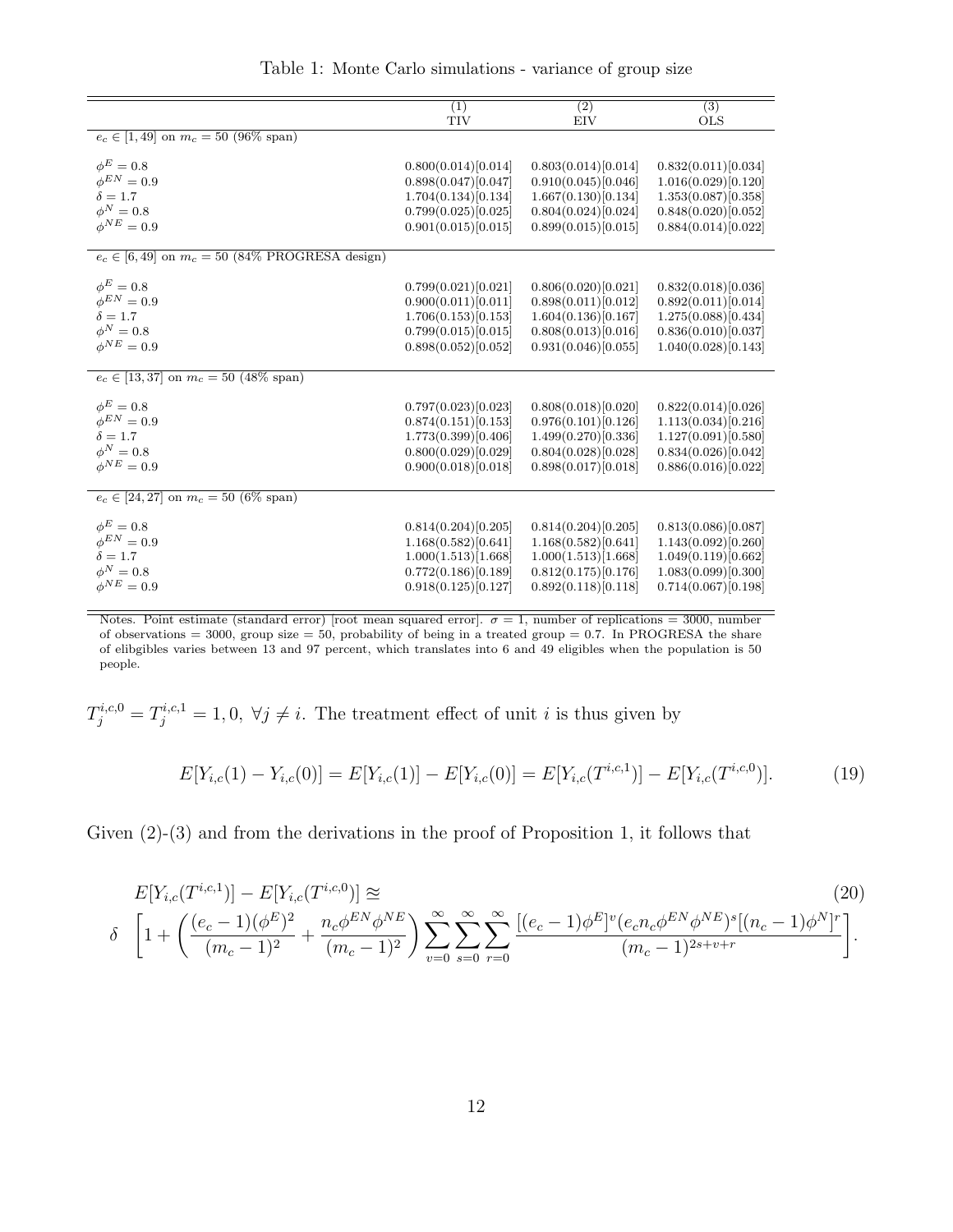Let  $E_C$ . denote the expectation operator across groups and units. The average treatment effect is

$$
ATE = E_C[Y_{i,c}(1)] - E_C[Y_{i,c}(0)] = \delta(1 + E_C[g_{e_c, m_c, n_c}]),\tag{21}
$$

where  $g_{e_c,m_c,n_c}$  is a function of  $(e_c, m_c, n_c, \phi^E, \phi^N, \phi^{EN}, \phi^{NE})$  that is approximated in the second addend of  $(20)$ . The *ATE* can be decomposed into two parts

$$
ATE = \underbrace{\delta}_{\text{DTE}} + \underbrace{\delta E_C[g_{e_c, m_c, n_c}]}_{\text{FLTE}}.
$$
\n(22)

The first part is the *Direct Treatment Effect* (hereafter  $DTE$ ), while the second part is the effect of the treatment due to the interactions among agents, i.e. the effect of  $i$ 's treatment that impacts  $i$ through other agents. We denote the latter effect as the Feedback Loop Treatment Effect (hereafter  $FLTE$ ). This decomposition highlights that the program impact for unit i can be large if she/he is in a group with a high level of social interaction (i.e. if  $\phi^E$  and  $\frac{e_c}{m_c}$  are high), even if the direct treatment effect (δ) is low. Observe that, while  $\phi^E, \phi^N, \phi^{EN}, \phi^{NE}$  are constant parameters,  $e_c, m_c, n_c$  vary across groups. Even if  $\delta_i = \delta$  (i.e. the direct treatment effect is homogeneous), the ATE can be heterogeneous because of the different group composition.

The FTLE can be further decomposed into three parts: (i)  $w_{e_c,m_c,\phi^E} = \frac{(e_c-1)(\phi^E)^2}{(m_c-1)^2}$  $\frac{(c-1)(\phi^{E})^2}{(m_c-1)^2}\sum_{r=0}^{\infty}(\phi^{E}\frac{e_{c}-1}{m_c-1}% )^{2r}e^{-r} \left( \frac{e^{2r}}{m_c-1}\right) ^{r}e^{-r} \label{eq:2.14}$  $\frac{e_c-1}{m_c-1}$ )<sup>r</sup>, the pure loop effect within the treated  $(WTE)$ ; (ii)  $b_{n_c,e_c,m_c,\phi^{NE},\phi^{EN}} = \frac{n_c\phi^{EN}\phi^{NE}}{(m_c-1)^2}$  $\frac{c\phi^{EN}\phi^{NE}}{(m_c-1)^2}\sum_{r=0}^{\infty}(\phi^{EN}\phi^{NE}\frac{e_c n_c}{(m_c-1)^2})^r,$ the loop effect between the treated and the untreated (BTE); and (iii)  $j_{e_c,n_c,m_c,\phi^E,\phi^N,\phi^{NE},\phi^{EN}}$  $g_{e_c,m_c,n_c} - (w_{e_c,m_c,\phi^E} + b_{n_c,e_c,m_c,\phi^{NE},\phi^{EN}})$ , the residual effect  $(RTE)$ . The first component is generated by loops within same-type agents and reflects both the strength of interactions among them and their relative share in the population. The second component is proportional to the intensity of between-group interactions weighted by the relative shares of the groups. The third term is a residual component. The  $ATE$  can thus be decomposed as

$$
ATE = \underbrace{\delta}_{\text{DTE}} + \underbrace{\delta E_C[w_{e_c, m_c, \phi^E}]}_{\text{WTE}} + \underbrace{\delta E_C[b_{n_c, e_c, m_c, \phi^{NE}, \phi^{EN}}]}_{\text{BTE}} + \underbrace{\delta E_C[j_{e_c, n_c, m_c, \phi^E, \phi^N, \phi^{NE}, \phi^{EN}}]}_{\text{RTE}}.
$$
 (23)

**Indirect Treatment Effect** Let  $Y_{i,c}(1)$  and  $Y_{i,c}(0)$  be the potential outcomes of an ineligible unit  $i$  in group c when the treatment is administered to all eligibles in her group and administered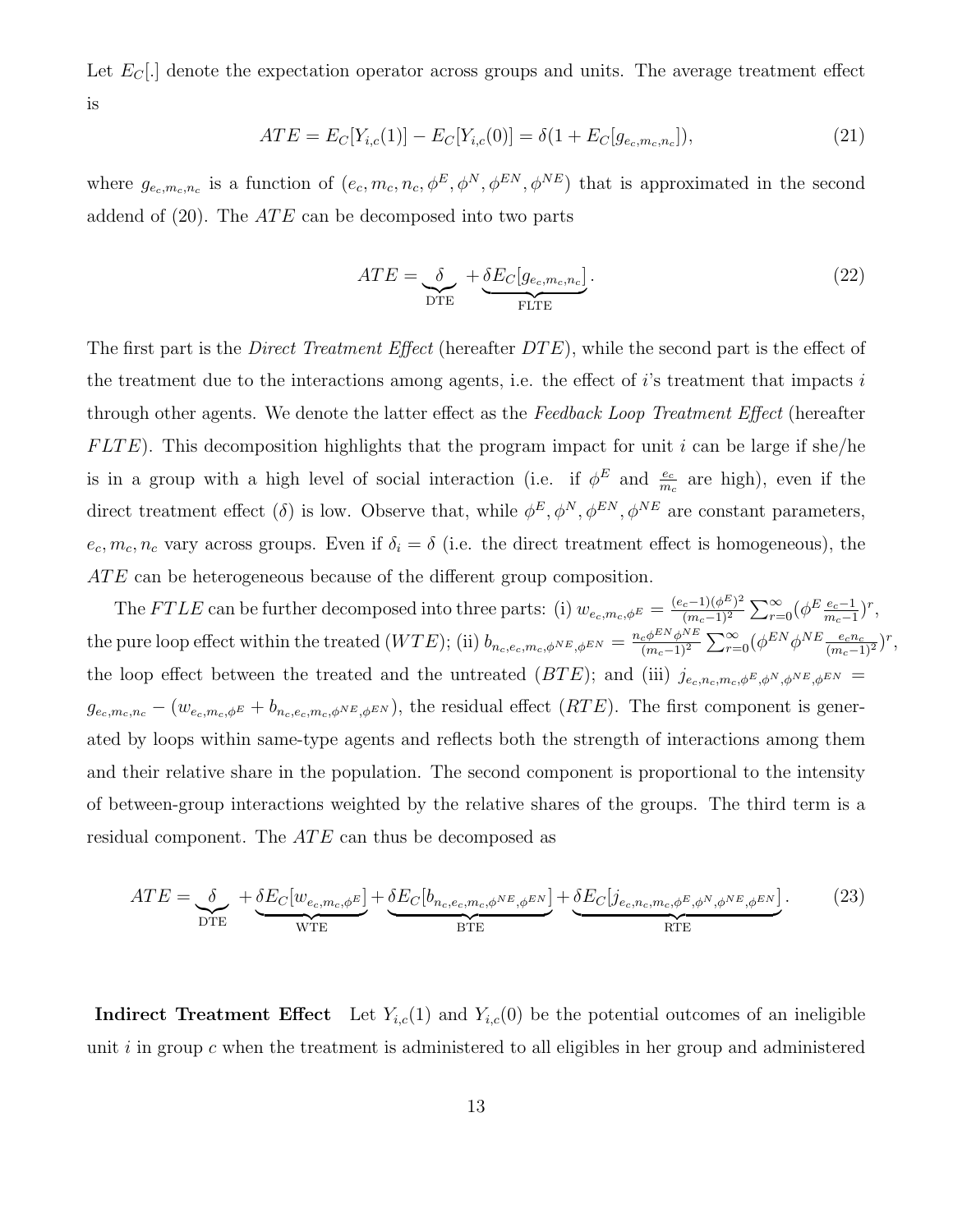to no eligibles if she is not in the treated group. According to (2)-(3) and the derivations in the proof of Proposition 1, the treatment effect of unit  $i$  is given by

$$
E[Y_{i,c}(1) - Y_{i,c}(0)] = E[Y_{i,c}(1)] - E[Y_{i,c}(0)]
$$
\n
$$
\approx \delta \left( 1 + \frac{(n_c - 1)\phi^N}{(m_c - 1)} \right) \sum_{v=0}^{\infty} \sum_{s=0}^{\infty} \sum_{q=0}^{\infty} \frac{e_c(e_c n_c \phi^{EN} \phi^{NE})^s [(e_c - 1)\phi^E]^q [(n_c - 1)\phi^N]^v}{(m_c - 1)^{2s + q + v + 1}}.
$$
\n(24)

The indirect treatment effect is

$$
ITE = E_C[Y_{i,c}(1)] - E_C[Y_{i,c}(0)] = \delta E_C[h_{e_c, m_c, n_c}],
$$
\n(25)

where  $h_{e_c,m_c,n_c}$  is a function of  $(e_c,m_c,n_c,\phi^E,\phi^N,\phi^{EN},\phi^{NE})$  that is approximated in (24). This implies that, when interactions are at work, the  $ITE$  can be heterogeneous because of the different group compositions. For example, under the assumption that the number of treated units is constant, when ineligible agents have greater within-group social interactions than eligible agents  $(\phi^N > \phi^E)$ , and ineligible agents have greater within-group than between-group interactions  $(\phi^N >$  $\phi^{NE}, \phi^N > \phi^{EN}$  the *ITE* is increasing in  $n_c/m_c$ .

As for the  $ATE$ , an analog further decomposition can be made for the  $ITE$ 

$$
ITE = \underbrace{\delta \phi^{NE} \frac{e_c}{m_c - 1}}_{\text{DSE}} + \underbrace{\delta E_C [h_{e_c, m_c, n_c}]}_{\text{ISE}}
$$
 (26)

where the DSE represents the direct spillover from treated to untreated and the ISE accounts for the indirect spillover effect generated by the DSE. The ISE can also be further decomposed into three parts: (i) the pure loop effect within the untreated population  $(WUE)$ , (ii) the loop effect between untreated and treated populations  $(BUE)$ , and (iii) the residual loop effect  $(RUE)$ . The ITE can thus be decomposed as

$$
ITE = \underbrace{\delta \phi^{NE} \frac{e_c}{m_c - 1}}_{\text{DSE}} + \underbrace{\delta E_C[r_{n_c, m_c, \phi^N}]}_{\text{WUE}} + \underbrace{\delta E_C[q_{n_c, e_c, m_c, \phi^{NE}, \phi^{EN}}]}_{\text{BUE}} + \underbrace{\delta E_C[z_{e_c, n_c, m_c, \phi^E, \phi^N, \phi^{NE}, \phi^{EN}}]}_{\text{RUE}}, \quad (27)
$$

where  $r_{n_c,m_c,\phi^N} = \delta \phi^{NE} \frac{e_c}{m_c-1} \sum_{r=1}^{\infty} (\phi_N \frac{n_c-1}{m_c-1})$  $\frac{n_c-1}{m_c-1}$ )<sup>r</sup>,  $q_{n_c,e_c,m_c,\phi^{NE},\phi^{EN}} = \delta \phi^{NE} \frac{e_c}{m_c-1} b_{n_c,e_c,m_c,\phi^{NE},\phi^{EN}}$ , and  $z_{e_c,n_c,m_c,\phi^E,\phi^N,\phi^{NE},\phi^{EN}} = h_{e_c,m_c,n_c} - (r_{n_c,m_c,\phi^N} + q_{n_c,e_c,m_c,\phi^{NE},\phi^{EN}}).$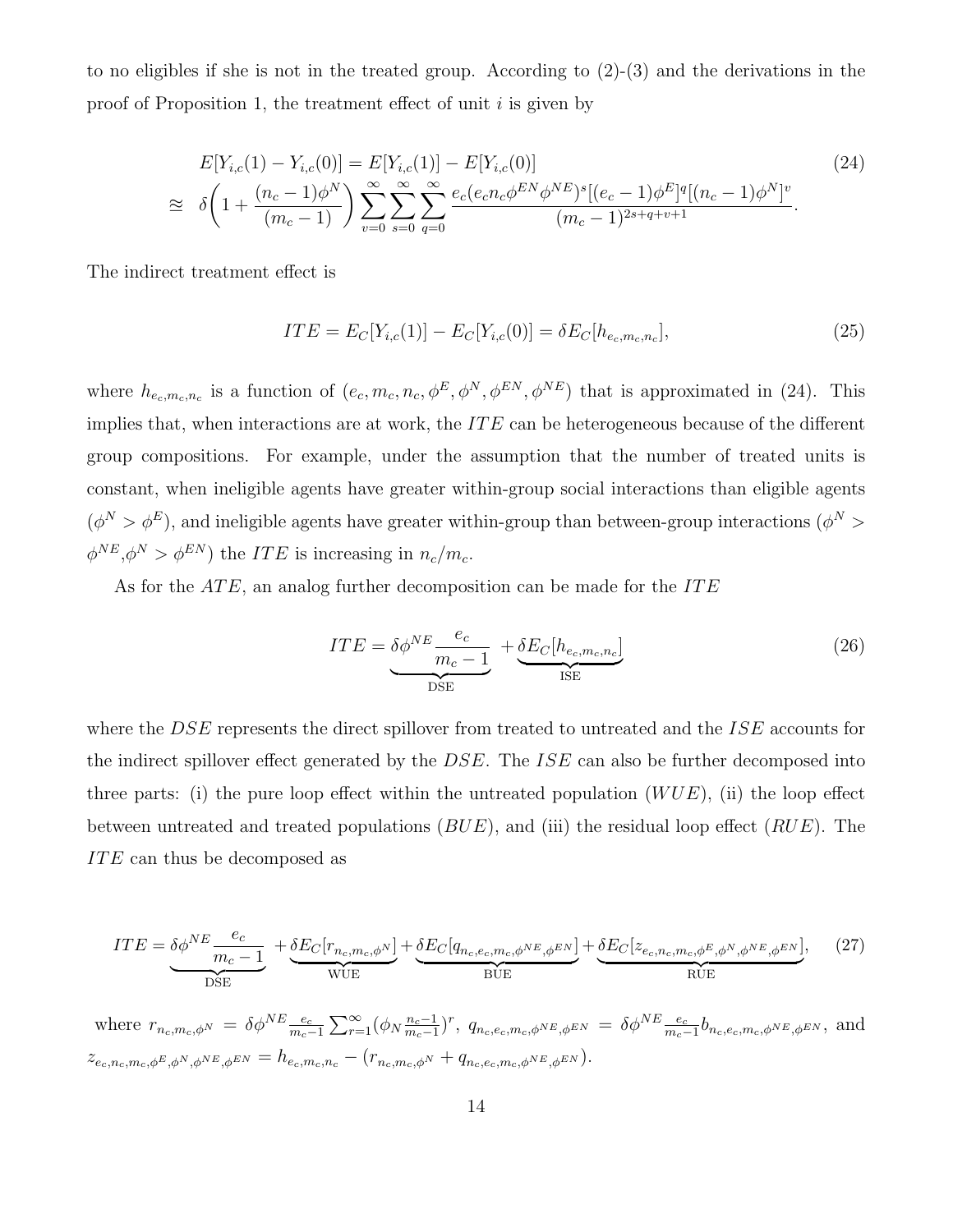# 5 Empirical Application

#### 5.1 The PROGRESA program

PROGRESA was a partial-population experiment which was implemented in Mexico in 1998. The program offered conditional cash transfers to the rural poor in exchange for sending their children to school and for regular visits at health clinics and health talks. The education component of PROGRESA consisted of providing subsidies, ranging from 70 to 255 pesos per month (depending on the child's gender and grade level), to children attending school in grades 3 to 9. PROGRESA was targeted in two stages: (1) the selection of villages where PROGRESA operated; (2) the selection of eligible households within the selected villages. Stage (1) was implemented by identifying communities with high scores on a "village marginality index" based on the socioeconomic information collected in a pre-program survey in 1997. A total of 506 communities across seven states were selected. Among these communities, 320 were randomly assigned into a treatment group, with the remaining 186 communities serving as a control group. Stage (2) was implemented by selecting poor households on the basis of a "household poverty index" constructed from the baseline survey in 1997. A cutoff value of the poverty index defined poor families eligible for PROGRESA. While household eligibility was determined within all (treatment and comparison group) communities, only households classified as eligible and within the 320 villages assigned to treatment became program beneficiaries. Our focus is on the effects of PROGRESA on school enrollment decisions.

#### 5.2 Empirical model

The reduced form effect of the PROGRESA status of the village on school enrollment of children whose families are not part of the program using a peer effect model has been estimated by Bobonis and Finan (2009) and Lalive and Cattaneo (2009). Lalive and Cattaneo (2009) further improves upon Bobonis and Finan (2009) in four important respects. First, they refine the peer group by considering as peers all children in the same village and grade. Second, they consider changes in school attendance rather than levels, thus controlling for time-invariant unobserved heterogeneity in children. Third, they refine the IV strategy by using the share of treated households in a village rather than a dummy indicating the PROGRESA status of a village. Fourth, they decompose the average treatment effect into a direct effect that arises due to financial incentives  $(DTE)$  in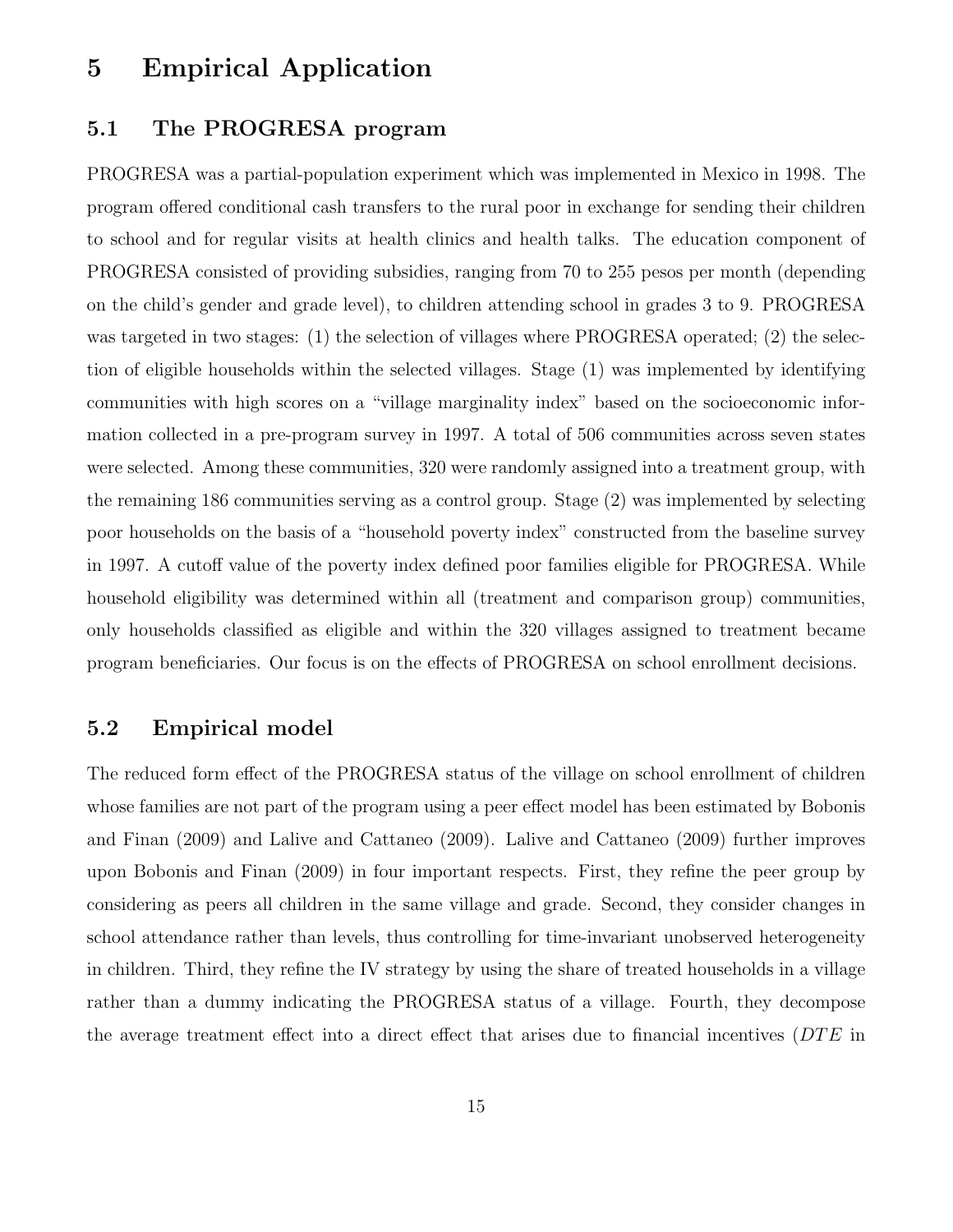our equation  $(22)$ ) and a residual effect due to the presence of social interactions ( $FLTE$  in our equation  $(22)$ ).

We replicate the analysis performed by Lalive and Cattaneo (2009) when including heterogeneous externalities. In the parlance of our model  $(2)-(3)$ , Lalive and Cattaneo  $(2009)$  use the following specification:

$$
\Delta y_{igv}^N = \phi \Delta \bar{y}_{-igv} + x_{igv}^N \beta + \epsilon_{igv}^N. \tag{28}
$$

The dependent variable is the change in school enrollment between October 1997 and October 1998. School enrollment is a binary indicator taking value 1 if the child attends school at the date of the interview and 0 otherwise. The peer group  $(c)$  of child i is defined as all children in the same grade g and village v, excluding i. They identify  $\phi$  using  $\frac{e_{gv}}{m_{gv}}T_{gv}$  as an instrument for  $\Delta \bar{y}_{-igv}$ . This empirical framework allows for the identification of the total effect of PROGRESA on the schooling attendance of eligible and ineligible children under the assumption that social interactions are equally important among poor and nonpoor households. Our framework relaxes this assumption, and further allows social interactions to be different both within and between groups. Specifically, our empirical model  $(2)-(3)$  takes the form:

$$
\Delta y_{igv}^E = \phi^E \Delta \bar{y}_{-igv}^E + \phi^{EN} \Delta \bar{y}_{igv}^N + \delta t_v + x_{igv}^E \beta^E + \epsilon_{igv}^E,
$$
\n(29)

$$
\Delta y_{igv}^N = \phi^N \Delta \bar{y}_{-igv}^N + \phi^{NE} \Delta \bar{y}_{ic}^E + x_{igv}^N \beta^N + \epsilon_{igv}^N. \tag{30}
$$

#### 5.3 Data description

The data from the PROGRESA program consists of repeated observations (panel data) for 24,000 households from 506 villages (320 in the treatment group and 186 in the control group) across seven states over five rounds of surveys (baseline surveys in October 1997 and October 1998 and follow-ups in May 1999, June 1999, and November 1999). We thus have information on enrollment during three consecutive academic years (1997-1998, 1998-1999, and 1999-2000). Following the sample selection used by Lalive and Cattaneo (2009), we focus on information in the first two years and select children living with their mother who had completed grades 3 to 6 of primary school in October 1997, and for whom there is complete information on school attendance in 1997-1998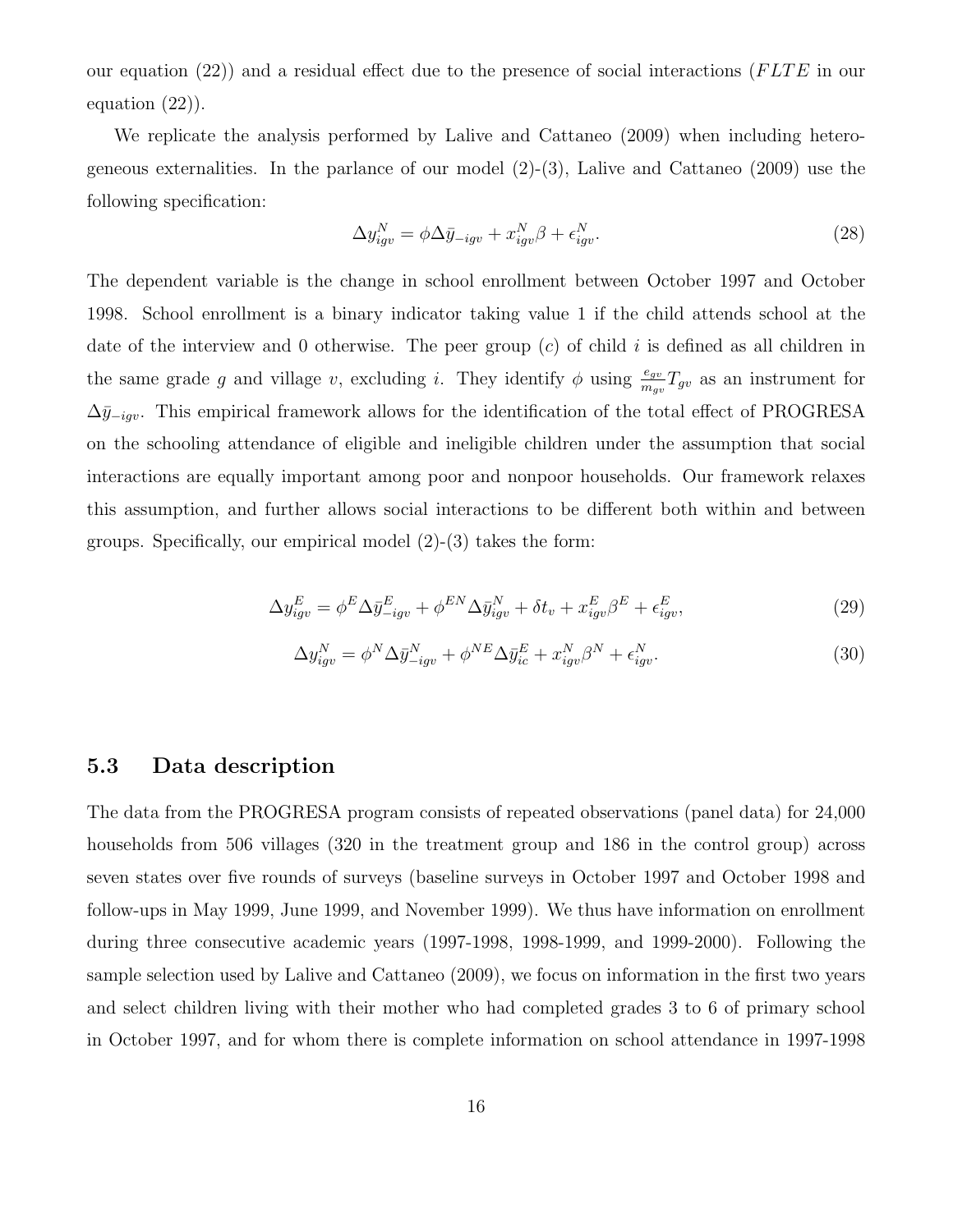and 1998-1999. In order to allow for the presence of heterogeneous externalities, we then restrict our sample to children in peer groups (village-grade groups) with at least 2 poor households and 2 nonpoor households. We end up with a sample of 8,682 children, of whom 5,076 live in treated villages and 3,606 live in untreated villages. Table S.2 in the Supplementary Appendix S provides the descriptive statistics for the characteristics of the children in our sample. Panel  $(a)$  shows the raw evidence on the effects of the cash subsidy on school enrollment. We report school enrollment for children in eligible and ineligible households before and after the treatment, distinguishing between treated and untreated villages. In October 1997, school attendance of children in poor households is roughly the same in control and treated villages (roughly 78 percent vs 79 percent, respectively, with an insignificant difference). One year later, school attendance is 6 percentage points lower for eligible children in control villages (roughly 72 percent), whereas in treated village it remains roughly unchanged. This means that the program increased school enrollment by 6 percentage points. The data also indicate that the program had an effect on children in untreated households in treated villages. On average, about 77 percent of ineligible children in grades 3 to 6 attend school in control villages in October 1997. In treated villages, school attendance for ineligible children is about 80 percent, but the difference between the treated and untreated villages is not statistically significant. By October 1998, school attendance for ineligible children dropped by 5 points in control villages but only by roughly 3 points in treated villages. However, this difference is not statistically significant. This suggests that the spillover effect is at the most weak. Panel (b) in Table S.2 compares characteristics of eligible and ineligible children between treatment and control villages at baseline. Consistent with the random assignment of villages in the PROGRESA program, there are no statistically significant differences in the observed characteristics of children on all dimensions. This evidence resembles the descriptive analysis in Lalive and Cattaneo (2009), Table 2. We show the comparison in the Supplementary Appendix S. Table S.3 replicates the content of Table S.2 when using the sample in Lalive and Cattaneo (2009). The means of all variables are remarkably close. A formal comparison of our sample with the one used by Lalive and Cattaneo (2009) is in Table S.4, showing no relevant difference.

Table S.5 reports the effect of PROGRESA on eligible and ineligible children's change in school enrollment using a regression analysis that allows us to control for the observable characteristics of children (within-individual difference-in-difference analysis). The results confirm the descriptive evidence, showing that PROGRESA decreases the downward trend in school attendance for the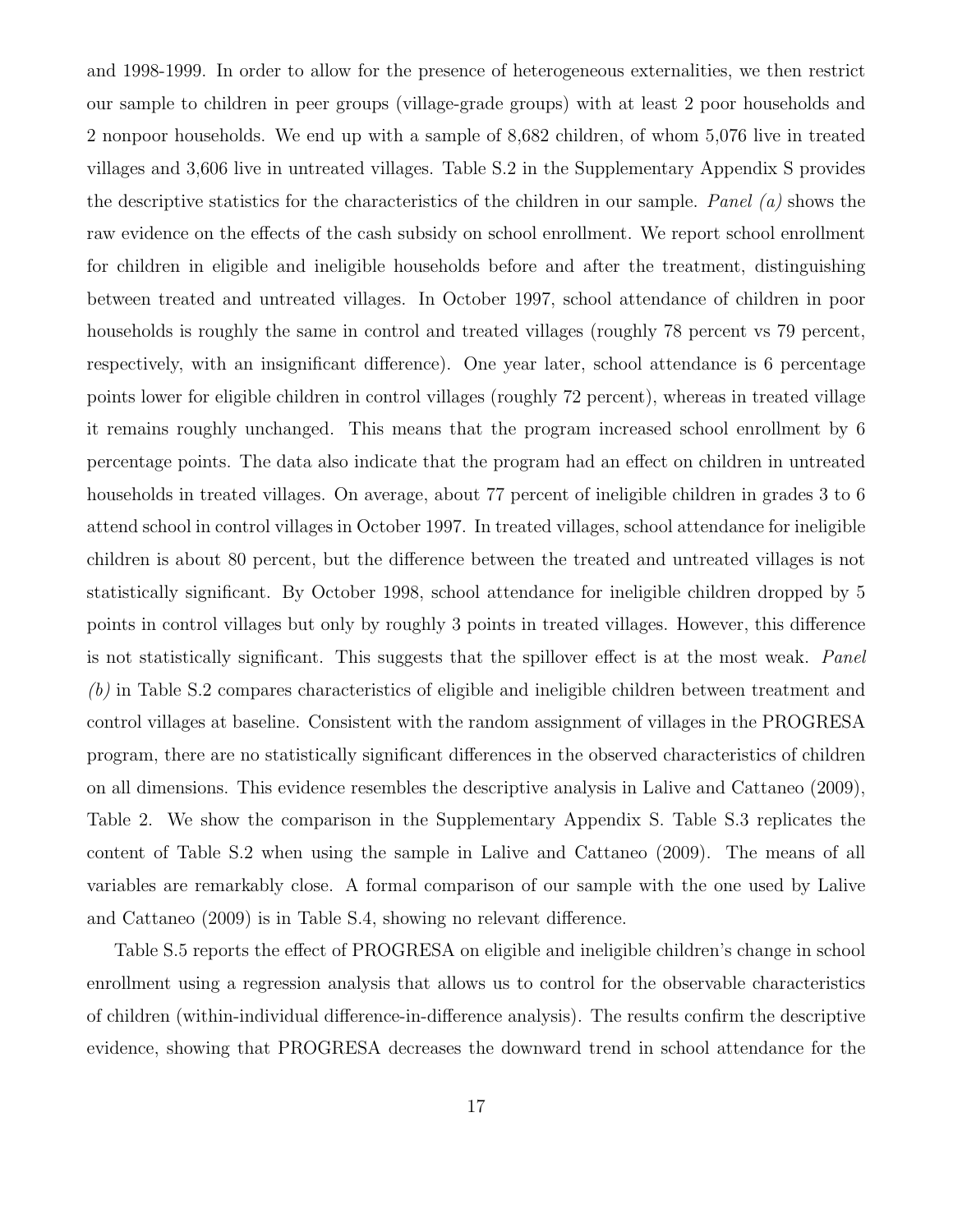treated children by 5.5 percentage points. They also show an estimated increase (i.e. decrease of downward trend) of 2.1 percentage points for untreated children in treated villages. The estimate is now statistically significant, indicating the existence of spillover effects.

#### 5.4 Estimation results

We begin our analysis by providing evidence in support of our identification strategy. We show in Section 3 that heterogeneous treatment externalities can be identified if there is variation in the share of eligible households. Figure S.1 in the Supplementary Appendix S depicts the distribution of peer groups by the share of eligible households. The graph reveals the presence of significant variation in group size. For each endogenous variable, the proposed IVs are combinations of four vectors, which are (nonlinear) functions of eligible group size. Figure S.2 shows that those vectors are not collinear. In fact, for both equations (29) and (30) one can see a relationship between vectors that is markedly nonlinear. This guarantees that the instrumental matrix has full rank in our empirical application. The share of eligible females in the same group is also used in the instrumental variable set for the eligible outcome equation to increase the power of the instruments. In PROGRESA, the grants awarded to females are higher than the ones awarded to males. Thus, attendance rates are plausibly correlated with the share of females in the group. Details on the construction of the empirical IVs can be found in the Supplementary Appendix S.

Table 2 displays our main results. It reports IV estimates which are obtained using a subset of the vectors  $(12)-(15)$  as instrumental variables (EIV). *Panel (a)* collects the parameter estimates of model  $(29)$ , whereas *Panel (b)* collects the parameter estimates for model  $(30)$ . We report the results for the entire set of control variables in Table S.6. In the Supplementary Appendix S, we show that the evidence on the existence of heterogeneous effects in the estimation of the externality persists if we use a different subset of instruments (Table S.7), when contextual treatment effects are added to the model specification (Table S.8), when other contextual effects are included (Table S.9), and when the contextual effects are allowed to be different for eligible and ineligible individuals (Table S.10).

The central result is that the IV estimates in *Panel (b)* reveal that the indirect effect on ineligible households is not entirely due to spillovers from eligible households. On the contrary, this spillover effect is small when compared to the externality produced within ineligible households. A 10 percentage point increase in school enrollment of eligible students is associated with a 4 percentage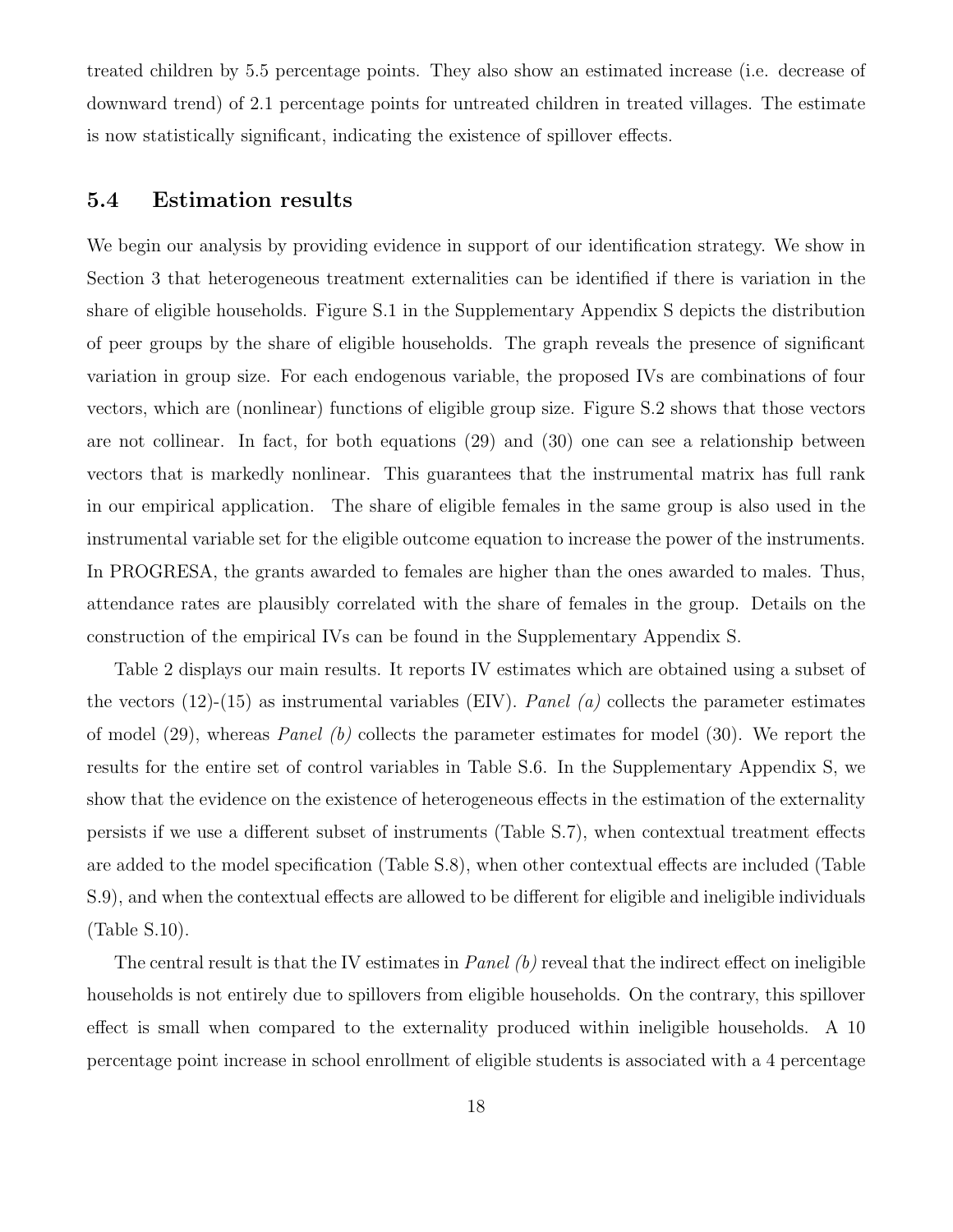point increase in ineligible students' school attendance, whereas this effect more than doubles (8.8 percentage points) for a 10 percentage point increase in school attendance of ineligible students. The difference between the two parameters is statistically different from zero at the 10 percent level. A standard Wald test is used. We performed weak instrument F-tests in models with multiple endogenous variables as described in Sanderson and Windmeijer (2016). The complete set of first stage results, together with the reduced form estimates, are reported in Tables S.11 and S.12 of the Supplementary Appendix S. The first stage F-statistics show that the instruments are informative, although not extremely strong for model (29). This is perhaps not surprising given that the treatment is not excluded from model (29). For this reason, we also report the Limited Information Maximum Likelihood (LIML) results in the second column of each panel. The results remain qualitatively unchanged, and the point estimates are similar. The LIML estimates thus lend credibility to the IV estimates by eliminating a suspected weak instrument bias (see Flores-Lagunes, 2007 or Angrist and Pischke, 2008, pages 209-216, for further details). While there may be several mechanisms underlying differences in peer effects across groups, our data does not allow us to pin down the exact channel.

|                                                                                                       |                        | Panel $(a)$            |                         | Panel $(b)$             |
|-------------------------------------------------------------------------------------------------------|------------------------|------------------------|-------------------------|-------------------------|
| Dependent variable: change in attendance for                                                          |                        | Eligible children      |                         | Ineligible children     |
|                                                                                                       | IV                     | LIML                   | IV                      | LIML                    |
|                                                                                                       | (1)                    | $\left( 2\right)$      | $\left( 3\right)$       | (4)                     |
| Change in peer group attendance for                                                                   |                        |                        |                         |                         |
| Ineligible children                                                                                   | $0.8874**$<br>(0.4117) | $1.0761**$<br>(0.4404) | $0.8750***$<br>(0.3001) | $0.8536***$<br>(0.3067) |
| Eligible children                                                                                     | $0.7343*$<br>(0.4077)  | $0.7290*$<br>(0.4286)  | $0.3966*$<br>(0.2376)   | $0.3781*$<br>(0.2242)   |
| Individual and family characteristics<br>State fixed effects                                          | Yes<br>Yes             | <b>Yes</b><br>Yes      | Yes<br>Yes              | Yes<br>Yes              |
| F-tests<br>Peer group attendance of ineligible children<br>Peer group attendance of eligible children | 6.23<br>6.61           |                        | 8.25<br>9.37            |                         |
| Observations                                                                                          | 5,387                  | 5,387                  | 3,295                   | 3,295                   |

Table 2: Externalities of PROGRESA for eligible and ineligible children

Notes. Standard errors are clustered at the village level. \* :  $p < 0.10$ ; \*\*:  $p < 0.05$ ;  $p < 0.01$ . The controls are listed in Table S.6. The Sanderson-Windmeijer (SW) multivariate first-stage F statistics are reported for both the endogenous terms. The instrumental variables used in Panel (a) are  $q_{Ef1}$ ,  $q_{Ef3}$ ,  $q_{EN3}$ , and  $q_{EN4}$ , in Panel (b) are  $q_{NE3}$ ,  $q_{N1}$ , and  $q_{N4}$ . The subscript  $f$  denotes the IVs based on the share of eligible girls. The construction of the instrumental variables is detailed in Appendix S1.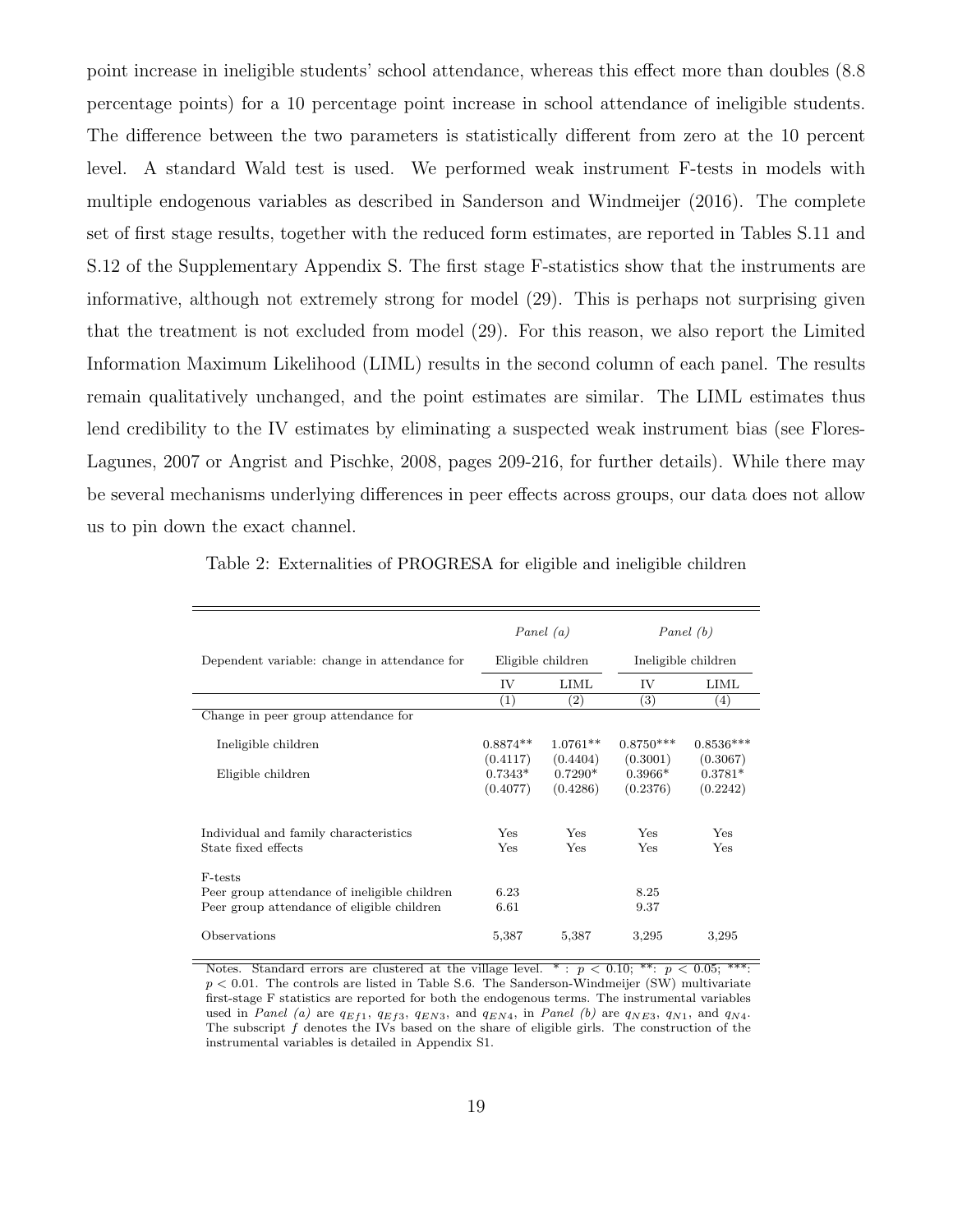#### 5.5 Estimands decomposition

When heterogeneous interactions among units are allowed, the total effects of a program depend on the estimates of the endogenous social interactions and on the share of the eligible population. In Panel (a) of Table 3 we show the total effects of PROGRESA when externalities are allowed to be heterogeneous. The estimands are derived in Section 4. The  $ATE$  is equal to 0.0546, while the ITE is 0.0213 (see Table S.5). More than half of the ATE is due to externalities (that is to effects coming from other eligible and ineligible households directly or indirectly affected by the treatment). The main novelty of our empirical framework is that it allows us to investigate the nature of such externalities. It appears that, for eligible students, the externalities are mostly within eligible households (WTE is equal to 30 per cent and  $BTE$  is equal to 4 percent). For ineligible students, the externalities generated by the program within this group  $(WUE)$  and between eligibles and ineligibles  $(BUE)$  are roughly the same (11 percent), although the estimate of the social interaction parameter within ineligibles is much larger than the one capturing interactions between groups (Table 2, *Panel (b)*). This is due to the fact that the average share of eligible children in PROGRESA is very high (roughly 60 percent). In the majority of other conditional cash transfer programs, the share of the eligible population is much lower. For example, the target population in the World Bank programs in Latin America varies from less than 10 percent in Bolivia, Costa Rica, Paraguay, and Peru, to about 25 percent in Brazil, Colombia, Guatemala, and Mexico (Grosh et al., 2014). In the partial population program in Bangladesh that transfers livestock assets and skills to the poorest women described in Bandiera et al. (2017), the share of eligible women is about 6 percent. The decomposition of the ITE in Panel  $(b)$  of Table 3 shows that, if the average share of eligible children in PROGRESA were 20 percent, the treatment externalities generated within nonpoor households (WUE) would be more than double the spillover from poor to nonpoor households (DSE).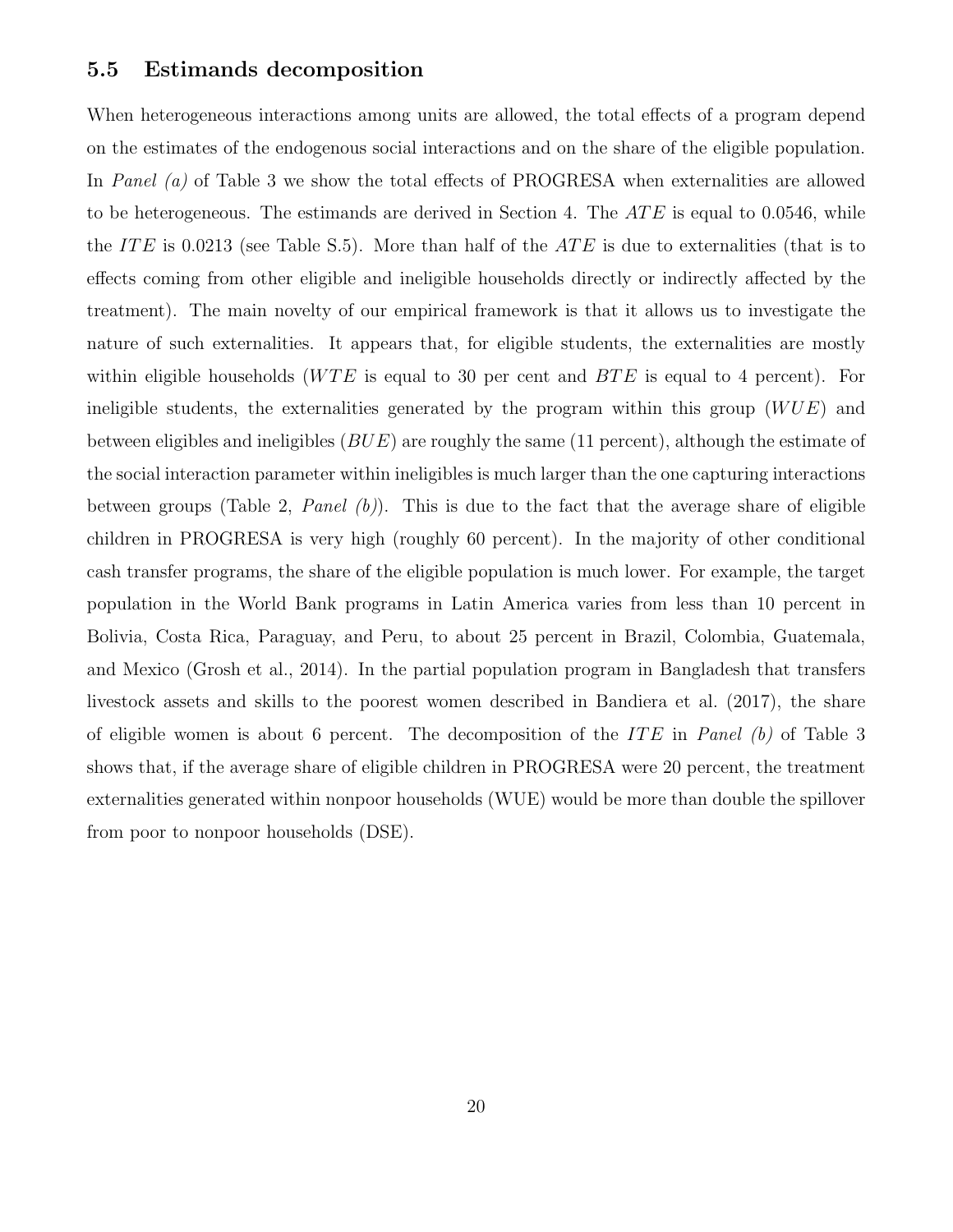|            |             |                                                                |        |        |            | <i>Panel (a)</i> : average share of eligible children $= 60\%$ |        |        |        |
|------------|-------------|----------------------------------------------------------------|--------|--------|------------|----------------------------------------------------------------|--------|--------|--------|
| <b>ATE</b> | 0.0546      |                                                                |        |        | <b>ITE</b> | 0.0213                                                         |        |        |        |
|            | <b>DTE</b>  | 0.0232                                                         | 42\%   |        |            | <b>DSE</b>                                                     | 0.0058 | 27\%   |        |
|            | <b>FLTE</b> | 0.0314                                                         | 58%    |        |            | <b>ISE</b>                                                     | 0.0155 | 73%    |        |
|            |             | <b>WTE</b>                                                     | 0.0165 | $30\%$ |            |                                                                | WUE    | 0.002  | $11\%$ |
|            |             | <b>BTE</b>                                                     | 0.0025 | $4\%$  |            |                                                                | BUE    | 0.002  | 12%    |
|            |             | <i>Panel (b)</i> : average share of eligible children $= 20\%$ |        |        |            |                                                                |        |        |        |
| <b>ATE</b> | 0.0274      |                                                                |        |        | <b>ITE</b> | 0.0090                                                         |        |        |        |
|            | <b>DTE</b>  | 0.0232                                                         | 42\%   |        |            | <b>DSE</b>                                                     | 0.0020 | 22%    |        |
|            | <b>FLTE</b> | 0.0042                                                         | 8%     |        |            | ISE                                                            | 0.0070 | 78%    |        |
|            |             | <b>WTE</b>                                                     | 0.0017 | $3\%$  |            |                                                                | WUE    | 0.0042 | 46\%   |
|            |             | <b>BTE</b>                                                     | 0.0017 | $3\%$  |            |                                                                | BUE    | 0.0017 | 19%    |

Notes. The estimates of the social interactions parameters are in Table 2. ATE and  $ITE$  are reported in Table S.5.  $DTE$  is reported in Table S.6.

### 6 Discussion

In this section, we discuss the implications of estimating heterogeneous externalities for the design of experiments and highlight the relevance of our methodology by identifying other contexts where our methods can be applied.

We begin by illustrating the importance of introducing heterogeneity in the externalities in terms of aggregate outcomes. In model  $(2)-(3)$  we have added heterogeneity to the linear-in-means model proposed by Lalive and Cattaneo (2009). To demonstrate the importance of this addition, we perform a numerical simulation and show how the estimated treatment response is biased when heterogeneity in the spillover effects is ignored.

We use the setting of the Monte Carlo simulation described in Section 5. Following the PRO-GRESA design, the share of eligibles is randomly chosen from a uniform  $[0.13, 0.97]$ , as in one experiment reported in Table 1. We then set the model parameters equal to our IV estimates in Table 2 (complete set of estimates in Table S.6), and generate outcomes. The blue line in Figure 1 represents the average outcome at the village level by the village's share of treated population, with 95 percent confidence intervals. Next, using the simulated data, we estimate the model without heterogeneity. In doing so, we implicitly set  $\phi_N = \phi_{NE} = \phi_{EN} = \phi_E = \phi$ . We obtain an estimate of  $\phi$  equal to 0.557, which resembles the estimate presented by Lalive and Cattaneo  $(2009)$ ,  $\gamma_N = 0.542$ . Lalive and Cattaneo  $(2009)$  estimate this value using equation  $(30)$  only and aggregating peers' outcome at the village level, that is considering the treatment response of the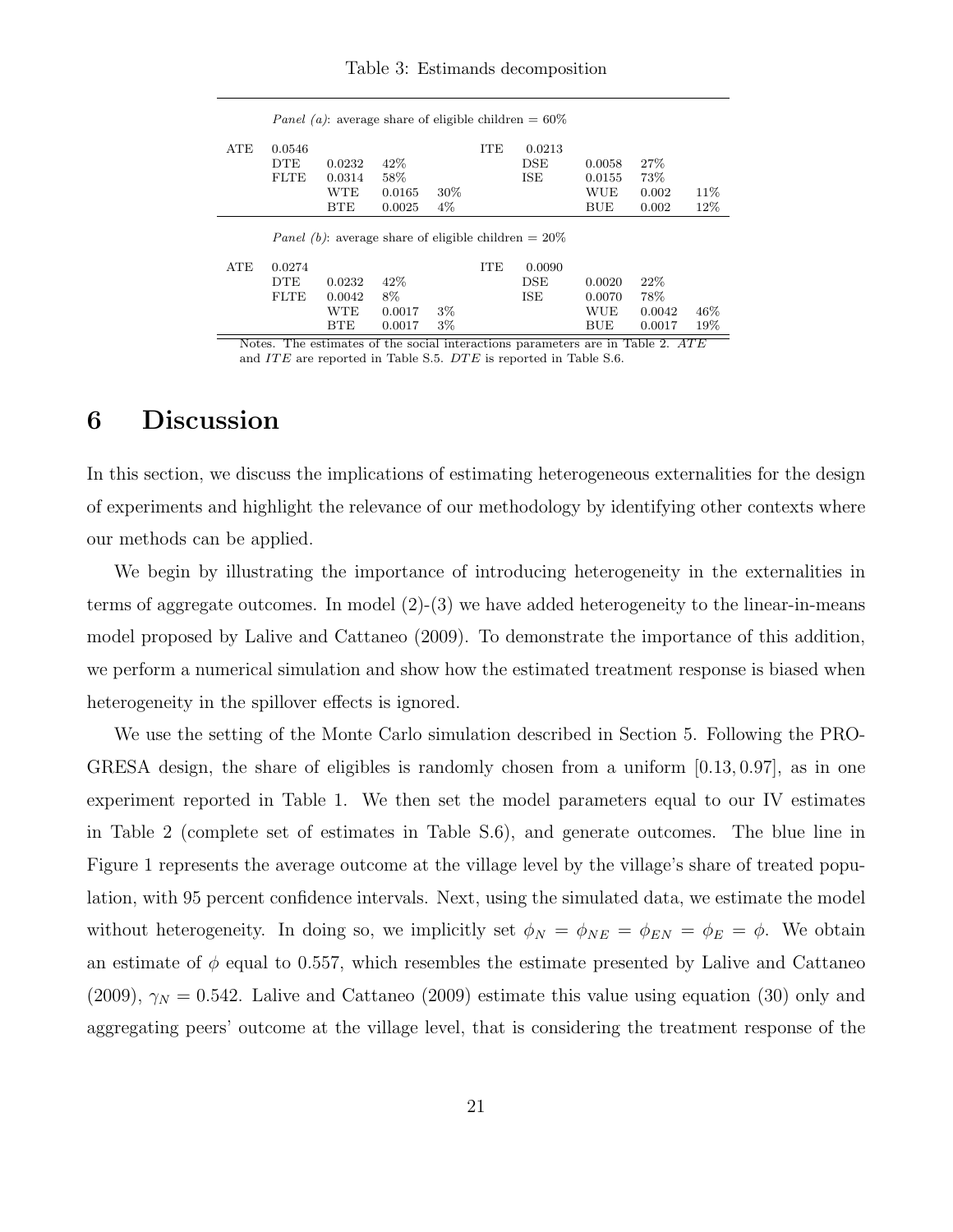ineligibles in treated villages. We follow their approach here to estimate  $\phi$ . They also present an estimate of  $\phi$  from a pooled model, that is when including the eligibles. This estimate, however, is very close (equal to 0.505). The predicted average percentage increase in the outcome at the village level by the village's share of eligible population is plotted on the yellow line in Figure 1, with 95 percent confidence intervals. In Figure 1, the difference between the blue line and the yellow line represents the difference in the estimated treatment effects at the village level with and without heterogeneity of the peer effects. Perhaps unsurprisingly, it appears that the estimated treatment effects without heterogeneous externalities are biased downward, and the bias increases with the share of treated population in the village. It can be as large as one third of the real value. Intuitively, this is because the large within-treated externalities are attenuated when all of the spillovers are constrained to take a common value. In Figure 1 we plot the bias in the average treatment effect regardless of the eligibility status. The treatment effects conditional on eligibility, that is the  $ATE$  and  $ITE$  defined in Section 4, show a similar pattern. Being able to differentiate the magnitude of the spillovers between treated and untreated units is thus crucial for deciding how many treated units are needed to reach a certain goal. For example, Figure 1 reveals that if the policy maker aims to increase the aggregate outcome by 5 percent, then our model (blue line) would suggest assigning to treatment about 70 percent of the population in each village to treatment. The predictions of the model without heterogeneous externalities (yellow line) would instead suggest treating about 85 percent of the population in each village, a possible waste of resources.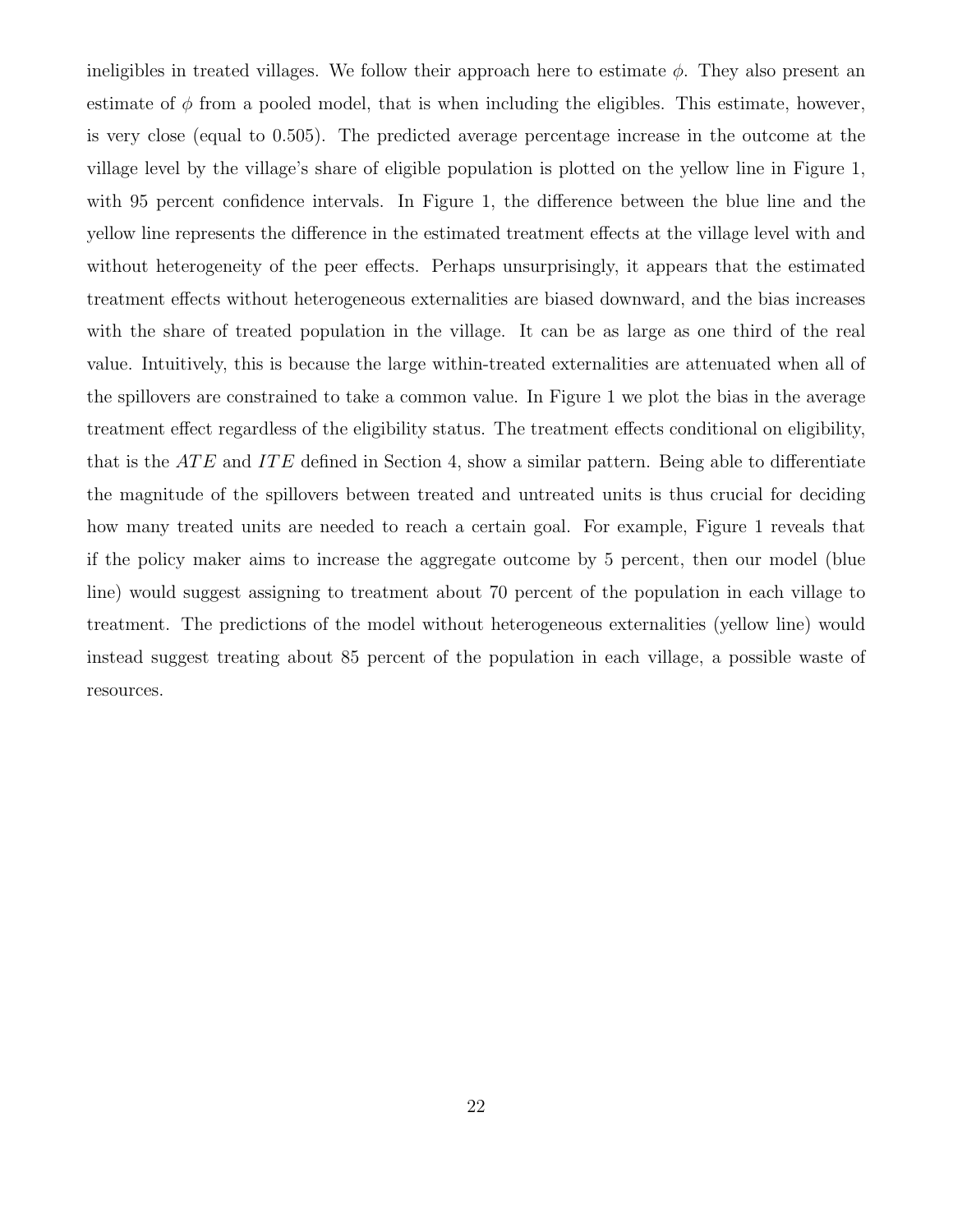



Notes. PROGRESA experiment design:  $\epsilon_c^E, \epsilon_c^N \sim N(0, \sigma), \sigma = 1, t_c \sim Bernoulli(p), p = 0.64$ : the probability of beign treated for a village in PROGRESA,  $c = 100$  villages with size  $m_c = k = 60$ . The shares of eligibles is randmoly chosen from a uniform  $U[0.13, 0.97]$ to replicate the support of PROGRESA, every eligible is treated. The blue line is generated using the model with heterogeneous peer effects, when setting the coefficients equal to our IV estimates in Table 2 (and Table S.6). The yellow line depicts the estimated values with a model without heterogeneity in the peer effects.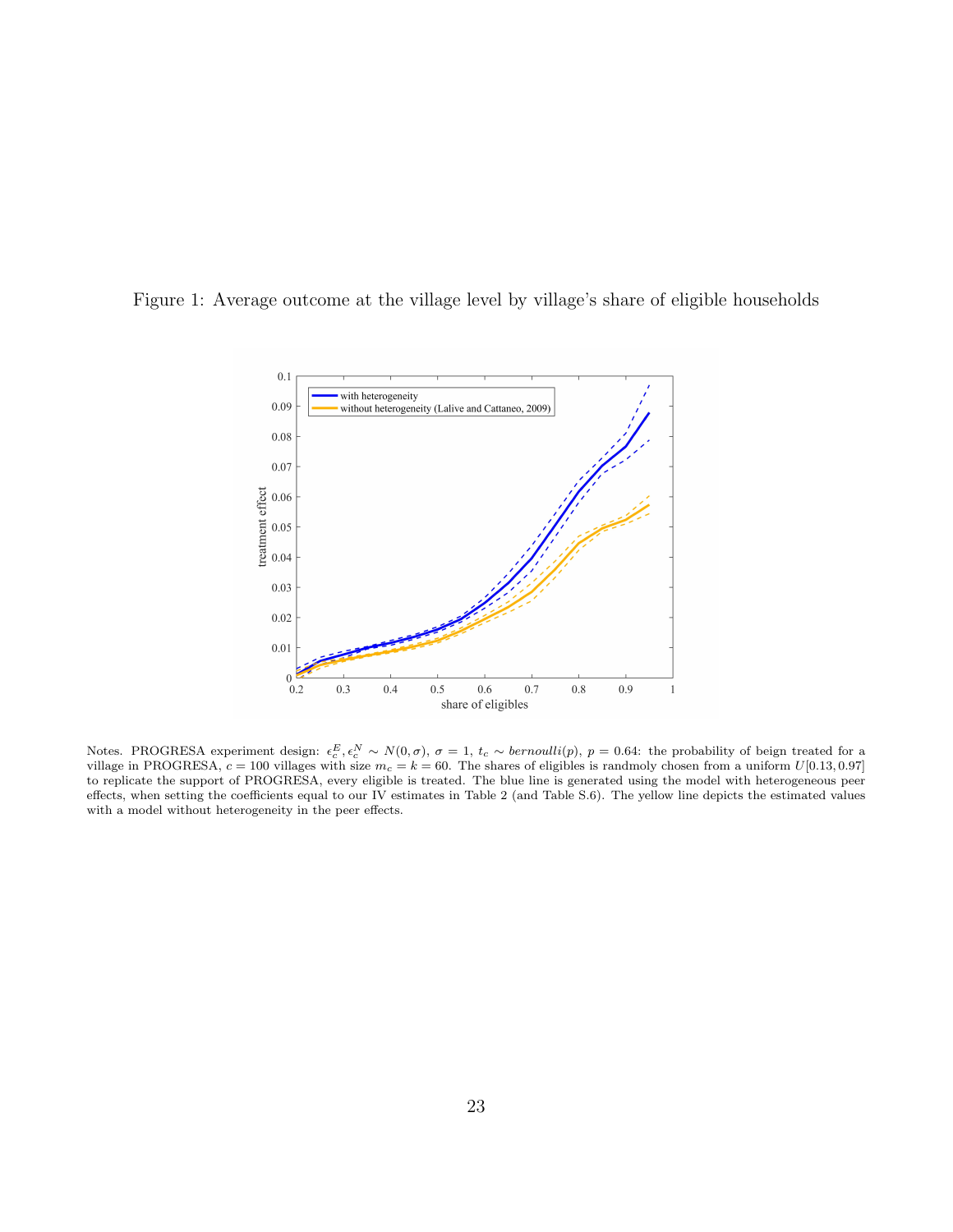| Policy Program                                                                                                                                                                                                                                                    | Treatment                                                         | Eligibles                                                           | Peers                                                            | Experimental Proto-<br>ē                                                               |
|-------------------------------------------------------------------------------------------------------------------------------------------------------------------------------------------------------------------------------------------------------------------|-------------------------------------------------------------------|---------------------------------------------------------------------|------------------------------------------------------------------|----------------------------------------------------------------------------------------|
| Zomba Cash Transfer Program                                                                                                                                                                                                                                       |                                                                   |                                                                     |                                                                  |                                                                                        |
| YEAR: 2008-2009<br>COUNTRY: Malawi                                                                                                                                                                                                                                | Conditional and uncon-<br>ditional cash transfers                 | Never-married females,<br>aged 13-22                                | same<br>enumeration areas<br>$_{\rm the}$<br><u>ទ</u><br>Females | Two-stage Randomiza-<br>tion                                                           |
| Baird et al. (2011, 2012)                                                                                                                                                                                                                                         |                                                                   |                                                                     |                                                                  | -First level: geograph-<br>ical area (enumeration<br>-Second level: individ-<br>areas) |
| $Utra\text{-}Poor$ $(TUP)$<br>Targeting the<br>BRAC's<br>program                                                                                                                                                                                                  |                                                                   |                                                                     |                                                                  | uals                                                                                   |
| COUNTRY: Bangladesh<br>YEAR: 2007-2014                                                                                                                                                                                                                            | live-<br>and those rele-<br>bundles:<br>Asset<br>stock            | Females in ultra-poor<br>households                                 | in the<br>Other females<br>same household                        | -First level: geographi-<br>Partial Population                                         |
| Bandiera et al. (2016)                                                                                                                                                                                                                                            | vant for tree nurseries<br>and vegetable -Training                |                                                                     |                                                                  | house-<br>cal area (subdistrics)<br>-Second level:                                     |
| One Laptop per Child program                                                                                                                                                                                                                                      | and support package                                               |                                                                     |                                                                  | holds                                                                                  |
| COUNTRY: Peru<br><b>YEAR: 2011</b>                                                                                                                                                                                                                                | XO laptops                                                        | Children between the<br>first and sixth grade                       | $\text{Classmates}$                                              | Two-stage Randomiza-<br>tion                                                           |
| Beuermannnet al.(2015)                                                                                                                                                                                                                                            |                                                                   |                                                                     |                                                                  | -Second level: individ-<br>-First level: school                                        |
| Tax Deferred Account (TDA) retirement plan                                                                                                                                                                                                                        |                                                                   |                                                                     |                                                                  | uals                                                                                   |
| COUNTRY:US<br><b>YEAR: 2000</b>                                                                                                                                                                                                                                   | to Fair on<br>Invitation<br>TDA                                   | Non-faculty employees<br>at the university                          | Employees in the same<br>department                              | Two-stage Randomiza-<br>tion                                                           |
| Duflo and Saez (2003)                                                                                                                                                                                                                                             |                                                                   |                                                                     |                                                                  | depart-<br>-Second level: individ-<br>level:<br>$\mbox{{\sc First}}$<br>ments          |
| The Bono de DesarrolloHumano Program                                                                                                                                                                                                                              |                                                                   |                                                                     |                                                                  | uals                                                                                   |
| COUNTRY: Ecuador<br>YEAR: 2004-2006                                                                                                                                                                                                                               | cash<br>Unconditional<br>transfer                                 | Children aged 0-6 with-<br>out older siblings in<br>poor households | Children in the same<br>parish                                   | -First level: geographi-<br>Partial Population<br>cal area (parishes)                  |
| The Dutch Postcode Lottery (PCL)<br>Paxson and Schady (2010)                                                                                                                                                                                                      |                                                                   |                                                                     |                                                                  | house-<br>-Second level:<br>holds                                                      |
| COUNTRY: Netherlands<br><b>YEAR: 2005</b>                                                                                                                                                                                                                         | Cash prize from the lot-<br>tery                                  | lottery<br>$\alpha$<br><sup>of</sup><br>Owners<br>ticket            | Postcode neighbors                                               | -First level: postcodes<br>Partial Population                                          |
| The Voter Education Campaign<br>Kuhn et al. (2011)                                                                                                                                                                                                                |                                                                   |                                                                     |                                                                  | -Second level: individ-<br>uals                                                        |
| COUNTRY: Pakistan<br><b>YEAR: 2008</b>                                                                                                                                                                                                                            | Information to women<br>on the balloting process                  | Adult women                                                         | Women in the same<br>clusters<br>geographical                    | Two-stage Randomiza-<br>tion                                                           |
| Giniz $\frac{1}{2}$ and Mansuri (2018)                                                                                                                                                                                                                            | and the importance of<br>voting, through a door-<br>to-door visit |                                                                     | registered<br>Polling<br>same<br>in the<br>Women<br>station      | -First level: geograph-<br>(consisted<br>of segments of one or<br>ical clusters        |
|                                                                                                                                                                                                                                                                   |                                                                   |                                                                     |                                                                  | two contiguous streets)<br>-Second level: house-<br>holds                              |
| Notes. Partial population experiment is a setting in which clusters are randomly assigned to treatment or control, and a subset<br>of individuals are offered treatment within clusters assigned to treatment (Moffit, 2001). The individual treatment assignment |                                                                   |                                                                     |                                                                  |                                                                                        |
| within clusters is typically not random. In two-stage randomization protocols also the second stage is randomized (Hudgens and<br>Halloran, 2008).                                                                                                                |                                                                   |                                                                     |                                                                  |                                                                                        |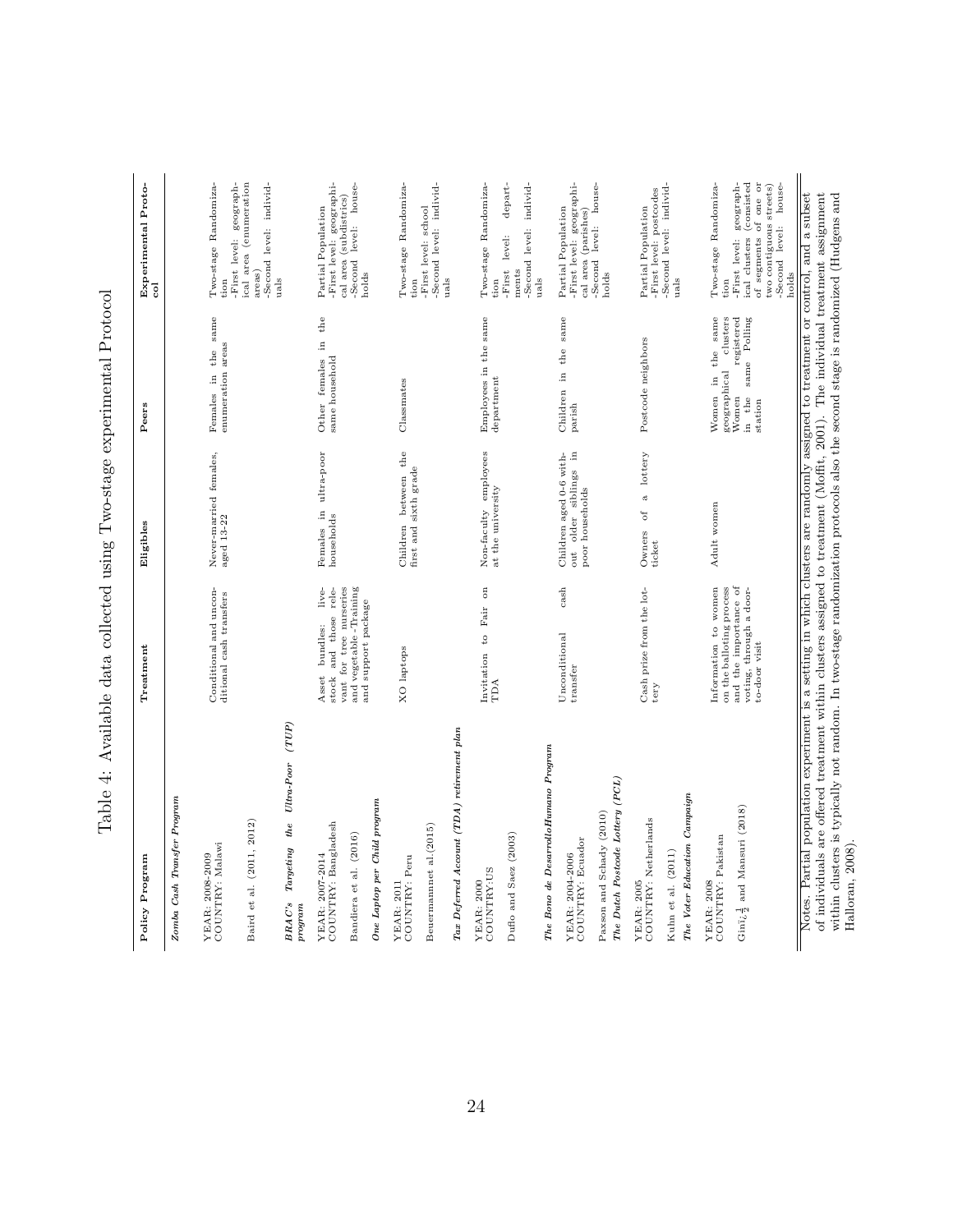### 7 Concluding remarks

In this paper, we develop an empirical framework to identify and estimate the effects of treatment when the potential outcome of a unit depends on the eligibility status of other units. Although there is a clear conceptual innovation in the way the model parameters are identified, the proposed framework is intentionally built on a combination of existing tools that make the implementation of the methodology easy for the applied practitioner. The empirical relevance of our methodology is illustrated in the evaluation of the effects of the program PROGRESA on schooling enrollment. We show that the average indirect effect that is estimated in the existing literature hides information that is crucial for understanding the mechanisms underlying the policy impacts. We find that this aggregate statistic is only partially due to spillovers from eligible to ineligible households, as commonly assumed. Strong interactions within the ineligible population generate a large social multiplier that is able to generate the indirect treatment effect that is estimated in previous studies.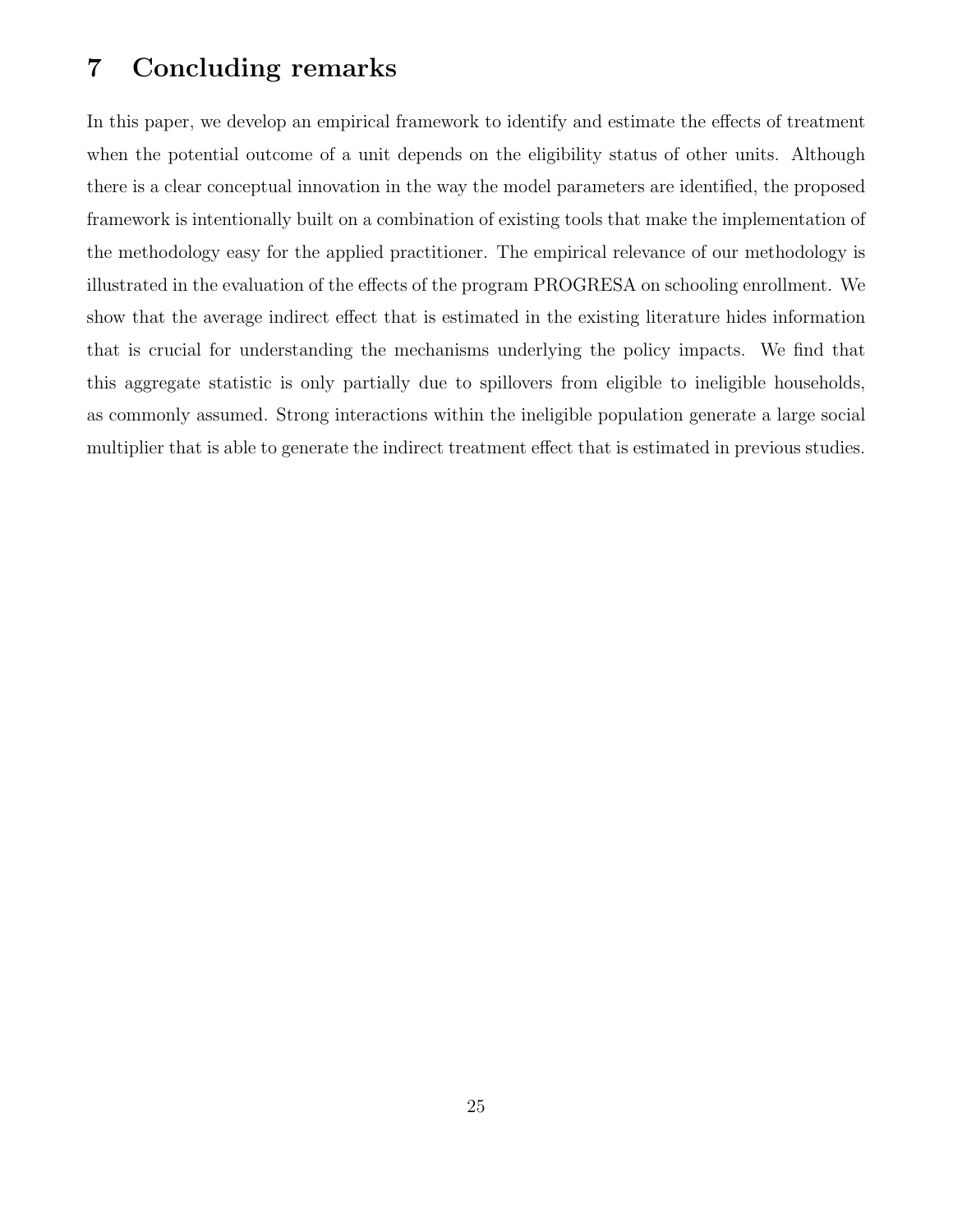# Appendix

In order to list our set of assumptions we need to introduce some matrix notation and the reduced form of the model in matrix form. Let  $Y_c^E = \{y_{ic}\}_{i \in E}$ ,  $Y_c^N = \{y_{ic}\}_{i \in N}$ ,  $X_c^E = \{x_{-ic}\}_{i \in E}$ , and  $X_c^N = \{x_{ic}\}_{i \in N}$ . Let  $1_{a,b}$  be a matrix of ones of dimension  $a \times b$ . The adjacency group based matrices can be expressed as  $\tilde{G}_c^E = \{g_{cij}^E\} = \frac{1}{e_c}$  $\frac{1}{e_c-1}(1_{e_c,e_c}-I_{e_c}),\ \tilde{G}^{EN}_c = \{g^{EN}_{cij}\} = \frac{1}{n_c}$  $\frac{1}{n_c} 1_{e_c,n_c}, \ \tilde{G}_c^N = \{g^N_{cij}\} =$ 1  $\frac{1}{n_{c}-1}(1_{n_{c},n_{c}}-I_{n_{c}})\,\,,\,\tilde{G}_{c}^{NE}=\{g_{cij}^{NE}\}=\frac{1}{e_{c}}$  $\frac{1}{e_c} \mathbb{1}_{n_c,e_c}$ . Let us define the share matrices as  $S_c^E = \frac{e_c-1}{m_c-1}$  $\frac{e_c-1}{m_c-1}I_{e_c},$  $S_c^{EN} = \frac{n_c}{m_c}$  $\frac{n_c}{m_c-1}I_{n_c}, S_c^N = \frac{n_c-1}{m_c-1}$  $\frac{n_c-1}{m_c-1}I_{n_c},\ S^{NE}_c=\frac{e_c}{m_c-1}$  $\frac{e_c}{m_c-1}I_{e_c}$ .

Using these matrices, model  $(2)-(3)$  can be written in matrix form as

$$
Y_c^E = \phi^E \tilde{G}_c^E S_c^E Y_c^E + \phi^{EN} \tilde{G}_c^{EN} S_c^{EN} Y_c^N + X_c^E \beta^E + \delta T_c + \tilde{G}_c^E S_c^E X_c^E \gamma^E + \tilde{G}_c^{EN} S_c^{EN} X_c^N \gamma^{EN} + \epsilon_c^E, (31)
$$

$$
Y_c^N = \phi^N \tilde{G}_c^N S_c^N Y_c^N + \phi^{NE} \tilde{G}_c^{NE} S_c^{NE} Y_c^E + X_c^N \beta^N + \tilde{G}_c^N S_c^N X_c^N \gamma^N + \tilde{G}_c^{NE} S_c^{NE} X_c^E \gamma^{NE} + \epsilon_c^N. \tag{32}
$$

Let us define the following vectors

$$
A_c \theta^E = X_c^E \beta^E + G_c^E X_c^E \gamma^E + G_c^{EN} X_c^N \gamma^{EN} + \epsilon_c^E,
$$
  

$$
B_c \theta^N = +X_c^N \beta^N + G_c^N X_c^N \gamma^E + G_c^{NE} X_c^E \gamma^{NE} + \epsilon_c^N,
$$

and set  $G = \tilde{G}S$ . Let us suppress the c index to ease the notation. The reduced form of model  $(31)-(32)$  is thus

$$
Y^{E} = M^{E(-1)} (\phi^{EN} G^{EN} J^{N} \theta^{N} B + \theta^{E} A + \delta T), \qquad (33)
$$

$$
Y^N = M^{N(-1)}(\phi^{NE}G^{NE}J^E(\theta^E A + \delta T) + \theta^N B), \tag{34}
$$

where  $M^E = (I_E - \phi^E G^E - \phi^{EN} \phi^{NE} C^E)$ ,  $C^E = G^{EN} J^N G^{NE}$ ,  $J^N = (I_N - \phi^N G^N)^{-1}$ ,  $M^N =$  $(I_N - \phi^N G^N - \phi^{EN} \phi^{NE} C^N)$ ,  $C^N = G^{NE} J^E G^{EN}$ ,  $J^E = (I_E - \phi^E G^E)^{-1}$ ,  $I_E$  and  $I_N$  are identity matrices of dimensions  $e$  and  $n$ , respectively.

In what follows we list the set of assumptions we need to prove Proposition 1.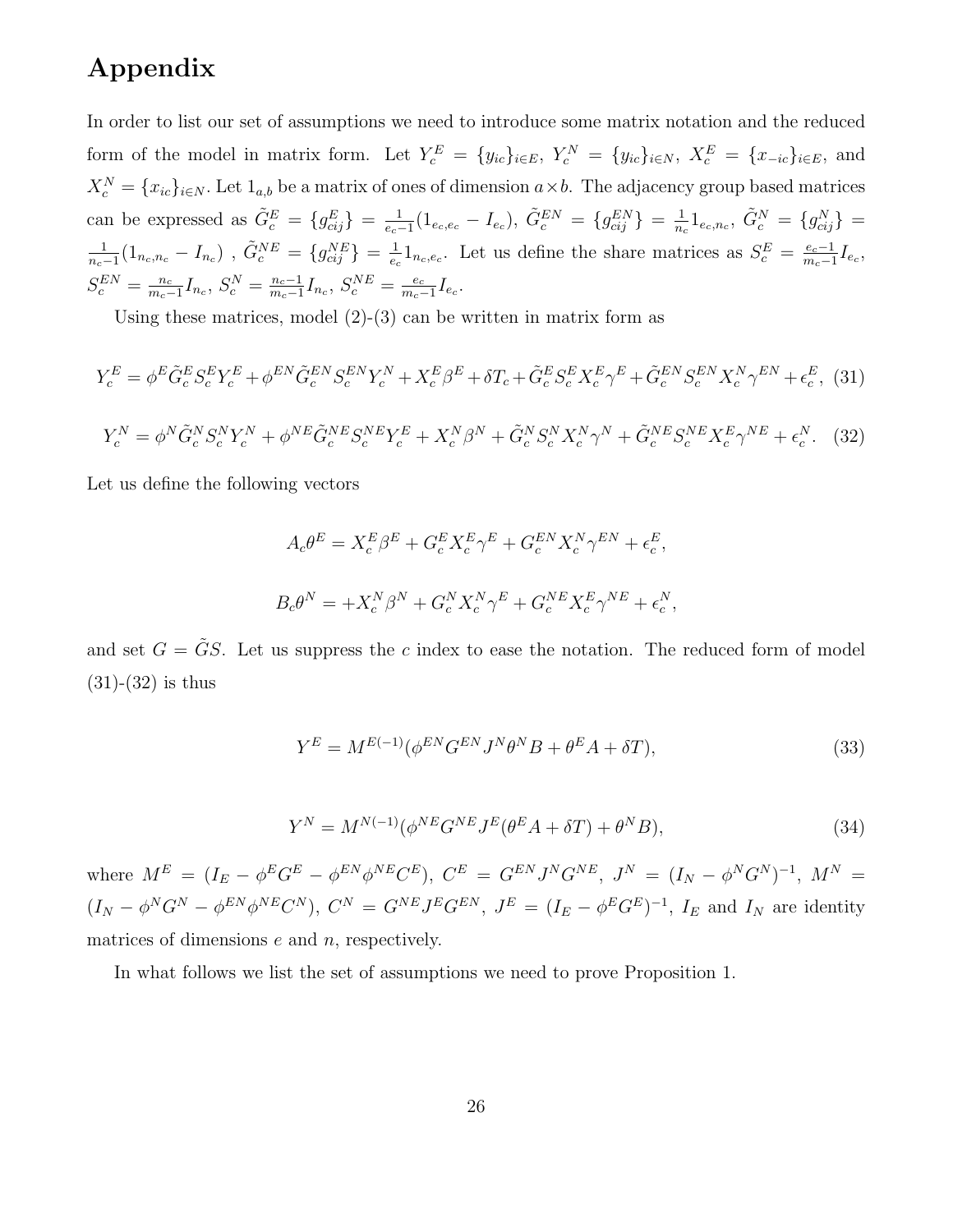#### Assumptions

- 1. Assignment mechanism: partial population design.
- 2. The  $M^E$  and  $M^N$  matrices are nonsingular.

Assumption 1 is needed in order to have that our instrument vectors, i.e. vectors of nonlinear functions of the share of eligibles, vary randomly across groups. Regarding Assumption 2, our model represents an equilibrium equation so M matrices are assumed to be invertible. In practice, this condition allows us to derive the reduced form of the model. Sufficient conditions for the nonsingularity of  $M^E$  and  $M^N$  are  $|\phi^E| + |\phi^{NE} \phi^{EN}|||J^N||_{\infty} < 1$  and  $|\phi^N| + |\phi^{NE} \phi^{EN}|||J^E||_{\infty} < 1$ where  $|| \cdot ||_{\infty}$  is the row-sum matrix norm. To see this, let us consider a sufficient condition for nonsingularity (see, e.g. Liu, 2014)  $|\phi^E|||G^E||_{\infty} + |\phi^{NE}\phi^{EN}|||G^{EN}J^N G^{NE}||_{\infty} < 1$ . Using the fact that sociomatrices are row-normalized and applying the Schwarz matrix inequality, we obtain that

$$
|\phi^E|||G^E||_{\infty} + |\phi^{NE}\phi^{EN}|||G^{EN}J^NG^{NE}||_{\infty} \le
$$
  

$$
|\phi^E| + |\phi^{NE}\phi^{EN}|||G^{EN}||_{\infty}||J^N||_{\infty}||G^{NE}||_{\infty} = |\phi^E| + |\phi^{NE}\phi^{EN}|||J^N||_{\infty}.
$$

**Proof of Proposition 1.** From the reduced form of the model (33) and (34), we have

$$
G^{NE}Y^{E} = G^{NE}(M^{E(-1)}(\phi^{EN}G^{EN}J^{N}\theta^{N}B + \theta^{E}A + \delta T)),
$$
  

$$
G^{N}Y^{N} = G^{N}(M^{N(-1)}(\phi^{NE}G^{NE}J^{E}(\theta^{E}A + \delta T) + \theta^{N}B)).
$$

if we use a series expansion we can write

$$
G^{NE}Y^{E} = G^{NE}\left(\sum_{j=0}^{\infty} (\phi^{E}G^{E} + \phi^{EN}\phi^{NE}C^{E})^{j}(\phi^{EN}G^{EN}\sum_{j=0}^{\infty} (\phi^{N}G^{N})^{j}\theta^{N}B + \theta^{E}A + \delta T)\right), \quad (35)
$$

$$
G^N Y^N = G^N \left( \sum_{j=0}^{\infty} (\phi^N G^N + \phi^{NE} \phi^{EN} C^N)^j (\phi^{NE} G^{NE} \sum_{j=0}^{\infty} (\phi^E G^E)^j (\theta^E A + \delta T) + \theta^N B) \right). \tag{36}
$$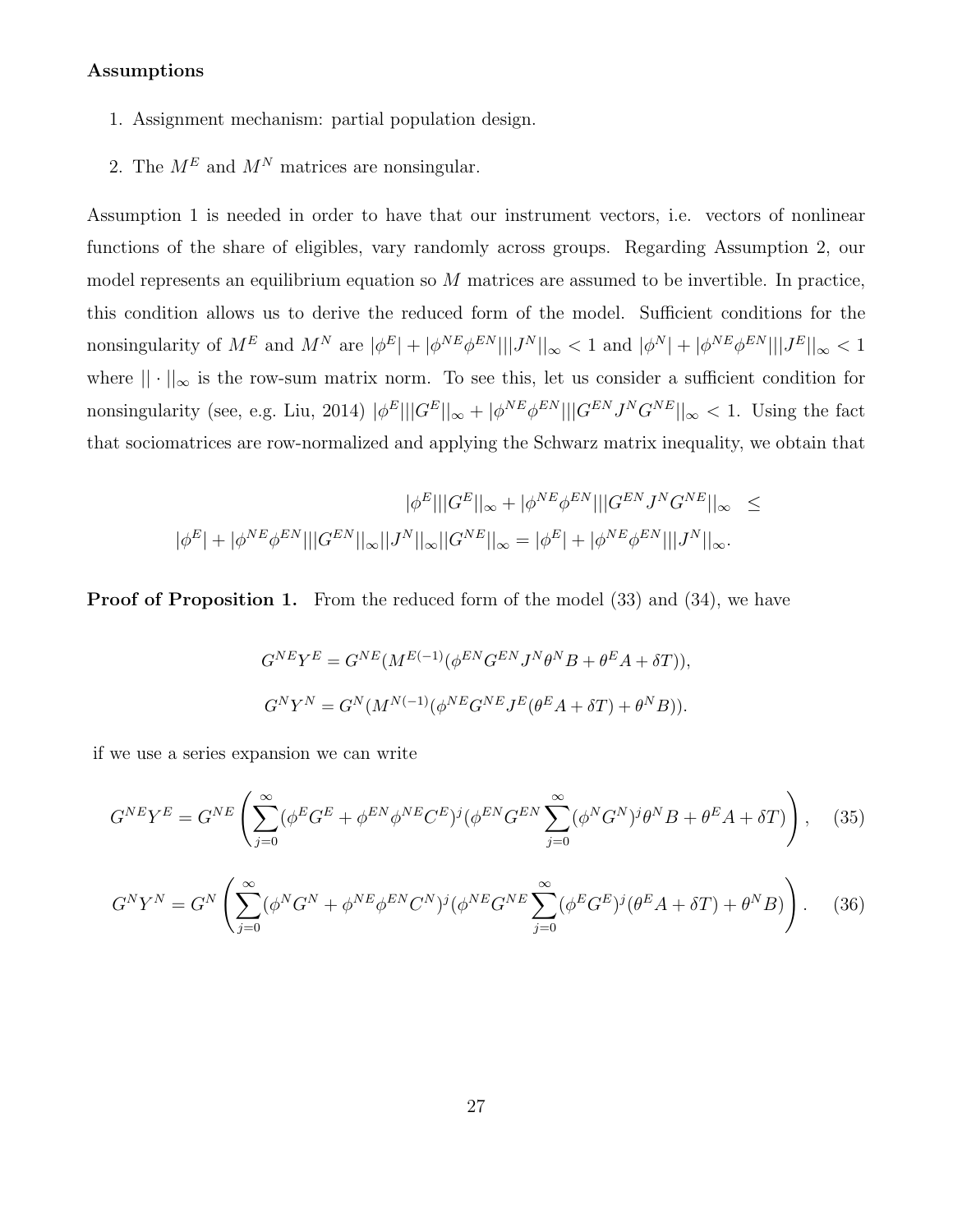Using the binomial theorem, we can express equations  $(35)-(36)$  as

$$
G^{NE}Y^{E} = G^{NE} \left( \sum_{j=0}^{\infty} \sum_{p=0}^{j} \left( \binom{j}{p} (\phi^{E} G^{E})^{j-p} (\phi^{EN} \phi^{NE} C^{E})^{p} \right) \times \left( \phi^{EN} G^{EN} \sum_{j=0}^{\infty} (\phi^{N} G^{N})^{j} \theta^{N} B + \theta^{E} A + \delta T \right) \right), \tag{37}
$$

$$
G^{N}Y^{N} = G^{N}\left(\sum_{j=0}^{\infty}\sum_{p=0}^{j}\left(\binom{j}{p}(\phi^{N}G^{N})^{j-p}(\phi^{NE}\phi^{EN}C^{N})^{p}\right) \times \left(\phi^{NE}G^{NE}\sum_{j=0}^{\infty}(\phi^{E}G^{E})^{j}(\theta^{E}A+\delta T)+\theta^{N}B\right)\right).
$$
\n(38)

 $E(G^{NE}Y^{E}|T)$  and  $E(G^{N}Y^{N}|T)$  are valid instruments for  $G^{NE}Y^{E}$  and  $G^{N}Y^{N}$  since they are correlated with the endogenous terms but not with the error terms. Given (37)-(38), these two vectors can be represented as products of Gs and Ss times the treatment vector

$$
E(G^{N}Y^{N}|T) = R_{N}^{\infty}T\mu^{*} = \sum_{r=1}^{\infty} \sum_{s=0}^{\infty} \sum_{q=0}^{\infty} \left\{ (G^{N})^{r} [G^{NE}(G^{E})^{q} G^{EN}]^{s} G^{NE} \eta_{rsq} \right\} T,
$$

$$
E(G^{NE}Y^{E}|T) = R_{NE}^{\infty}T\iota^{*} = \sum_{r=0}^{\infty} \sum_{s=0}^{\infty} \sum_{q=0}^{\infty} \left\{ G^{NE}[(G^{E})^{q}G^{EN}(G^{N})^{r}G^{NE}]^{s} \iota_{rsq} \right\} T,
$$

where  $R_N^{\infty}$  and  $R_{NE}^{\infty}$  are two sets of matrices containing all the combinations of products of powers of the adjacency matrices, and  $\mu^*$  and  $\iota^*$  are vectors containing the relative parameters,  $\eta_{rsq}$   $\iota_{rsq}$ , that in turn are products of  $\delta$  and the endogenous effects (for each specific combination of r, s and  $q$ ). It is easy to show that in the linear-in-means case these products of powers of the adjacency matrices are functions of products of the number of eligible agents, ineligible agents, and population size. We prove this by induction. Let us consider  $E(G^N Y^N|T)$ . (The proof remains valid for the other endogenous terms.) Given our definition of  $G$ , we can write

$$
E(G^N Y^N | T) = \sum_{r=1}^{\infty} \sum_{s=0}^{\infty} \sum_{q=0}^{\infty} \left\{ (\tilde{G}^N S^N)^r [\tilde{G}^{NE} S^{NE} (\tilde{G}^E S^E)^q \tilde{G}^{EN} S^{EN}]^s \tilde{G}^{NE} S^{NE} \eta_{rsq} \right\} T.
$$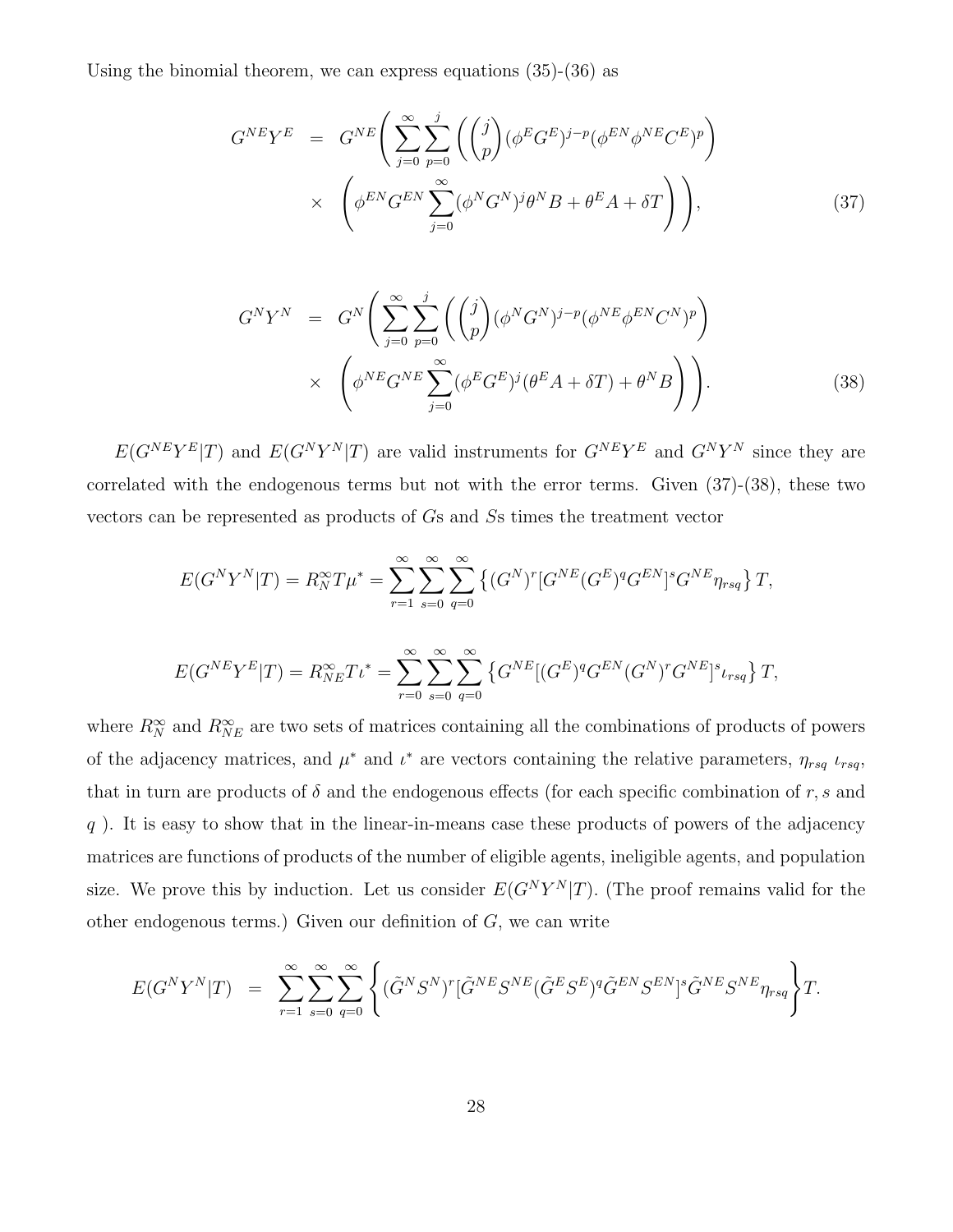To ease the notation, let us define  $\eta_{rsq} = \eta$ . Without loss of generality let us also assume that  $c = 1$ . If  $p = 0$ ,  $q = 0$  and  $T = 1_{e,1}$ , every eligible is treated and we have

$$
\tilde{G}^{N}S^{N}\tilde{G}^{NE}S^{NE}T\eta = \frac{1}{n-1}(1_{n,n} - I_{n})I_{n}\frac{n-1}{m-1}1_{n,e} \frac{1}{e}I_{e}\frac{e}{m-1}T\eta
$$
  
\n
$$
= \frac{1}{n-1}(1_{n,n} - I_{n})I_{n}\frac{n-1}{m-1}\frac{1}{m-1}1_{n,e}T\eta
$$
  
\n
$$
= \frac{1}{n-1}(1_{n,n} - I_{n})I_{n}\frac{n-1}{m-1}\frac{e}{m-1}1_{n,1}\eta
$$
  
\n
$$
= \frac{e}{(m-1)^{2}}(1_{n,1}n - 1_{n,1})\eta = \frac{(n-1)e}{(m-1)^{2}}1_{n,1}\eta,
$$

$$
(\tilde{G}^N S^N)^2 \tilde{G}^{NE} S^{NE} T \eta = \frac{1}{n-1} (1_{n,n} - I_n) I_n \frac{n-1}{m-1} \frac{(n-1)e}{(m-1)^2} 1_{n,1} \eta
$$
  
= 
$$
\frac{(n-1)^2 e}{(m-1)^3} 1_{n,1} \eta,
$$

$$
(\tilde{G}^N S^N)^k \tilde{G}^{NE} S^{NE} T \eta = \frac{1}{n-1} (1_{n,n} - I_n) I_n \frac{n-1}{m-1} \frac{(n-1)^{k-1} e}{(m-1)^k} 1_{n,1} \eta
$$
  
= 
$$
\frac{(n-1)^k e}{(m-1)^{k+1}} 1_{n,1} \eta.
$$

If we allow  $q$  to be different from zero we then have

$$
(\tilde{G}^{N}S^{N})^{k}\tilde{G}^{NE}S^{NE}(\tilde{G}^{E}S^{E})^{l}T\eta = \frac{(n-1)^{k}e(e-1)^{l}}{(m-1)^{k+l+1}}1_{n,1}\eta.
$$

Finally, if we allow s to be greater than one we have

$$
(\tilde{G}^N S^N)^k [\tilde{G}^{NE} S^{NE} (\tilde{G}^E S^E)^l \tilde{G}^{EN} S^{EN}]^v \tilde{G}^{NE} S^{NE} T \eta = \frac{(n-1)^k e^{v+1} (e-1)^{lv} n^v}{(m-1)^{[v(l+2)+k+1]}} 1_{n,1} \eta.
$$

It follows that the expected value of  $G^N Y^N$  conditional on treatment can be approximated by

$$
E(G^{N}Y^{N}|T) \approx Q_{N}^{\infty} \mu = \sum_{v=1}^{\infty} \sum_{s=0}^{\infty} \sum_{q=0}^{\infty} \frac{(n_{c}-1)^{v} e_{c}(e_{c}-1)^{q} (e_{c}n_{c})^{s}}{(m_{c}-1)^{2s+1+v+q}} 1_{n,1} \mu_{vrsq},
$$
\n(39)

where we use a more flexible combination of sums of nonlinear functions of the shares. Applying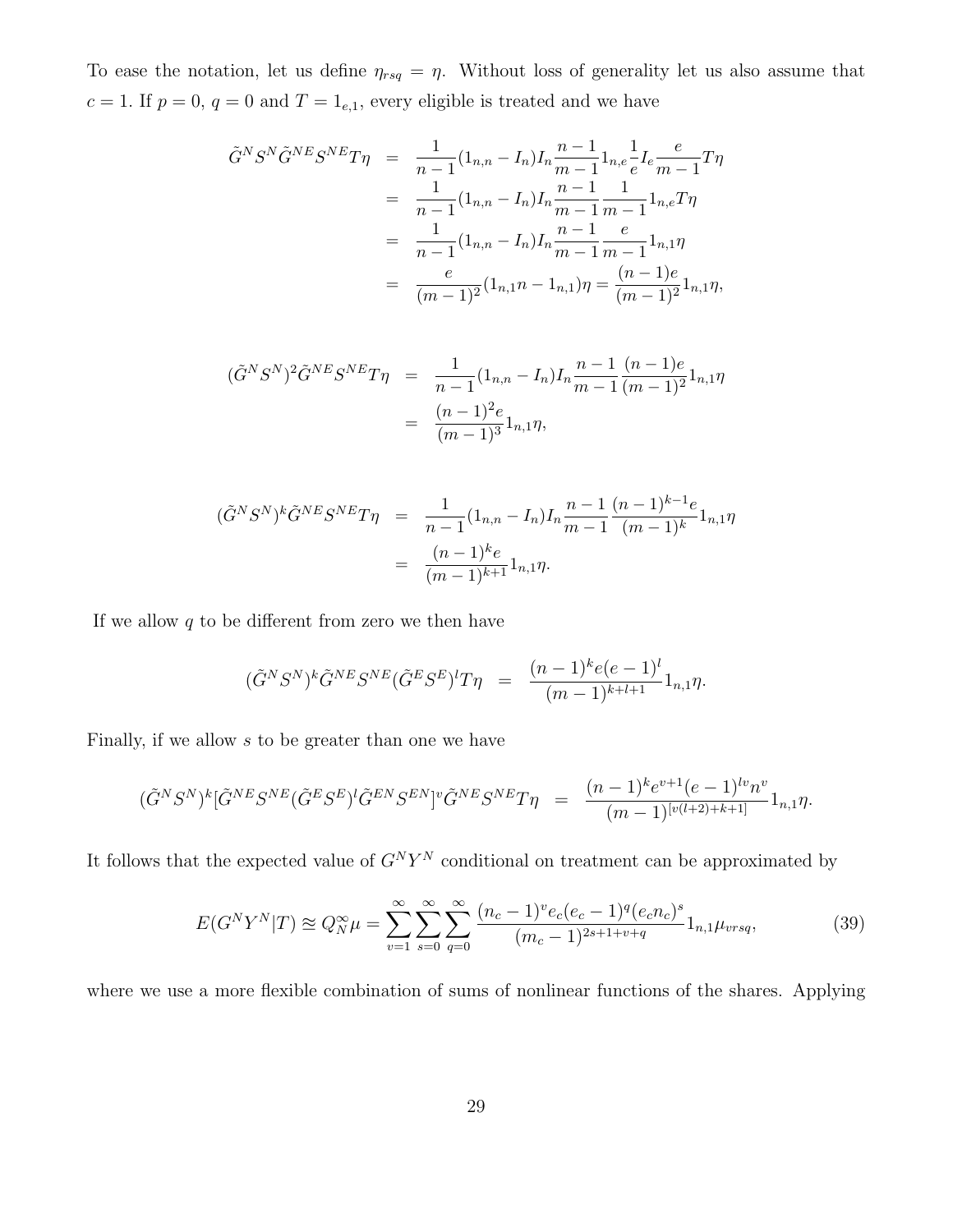the same procedure, we can compute the same approximations for all the endogenous terms

$$
E(G^{NE}Y^{E}|T) \approx Q_{NE}^{\infty} \iota = \sum_{r=0}^{\infty} \sum_{s=0}^{\infty} \sum_{q=0}^{\infty} \frac{e_c(e_c-1)^q (e_c n_c)^s (n_c-1)^r}{(m_c-1)^{2s+1+r+q}} 1_{n,1} \iota_{rsq},\tag{40}
$$

$$
E(G^E Y^E | T) \approx Q_E^{\infty} \psi = \sum_{\substack{v=1 \ r>0}}^{\infty} \sum_{\substack{r=0 \ r>0}}^{\infty} \sum_{\substack{s=0 \ r>0}}^{\infty} \frac{(e_c - 1)^v (e_c n_c)^s (n_c - 1)^r}{(m_c - 1)^{2s + r + v}} 1_{e,1} \psi_{vrsq}, \tag{41}
$$

$$
E(G^{EN}Y^N|T) \approx Q_{EN}^{\infty}\zeta = \sum_{r=0}^{\infty} \sum_{s=0}^{\infty} \sum_{q=0}^{\infty} \frac{n_c e_c (e_c - 1)^q (e_c n_c)^s (n_c - 1)^r}{(m_c - 1)^{2s + 2 + r + q}} 1_{e,1} \zeta_{rsq}.
$$
 (42)

Observe that these terms are approximations of the optimal instruments for the endogenous variables. It is straightforward to see that if  $e_c$ ,  $n_c$ , and  $m_c$  vary across c (groups),  $E(G^N Y^N|T)$ ,  $E(G^{NE}Y^{E}), E(G^{E}Y^{E}),$  and  $E(G^{EN}Y^{N})$  are linearly independent to T and thus  $E(Z_{E})$  and  $E(Z_{N}),$ where  $Z_E = [G^{E}Y^{E}, G^{EN}Y^{N}, A, T]$  and  $Z_N = [G^{N}Y^{N}, G^{NE}Y^{E}, B]$  have full column rank.

#### SUPPLEMENTARY MATERIAL

- Further theoretical results: In Appendix S1, we provide identification conditions for alternative specifications of model (2)-(3) and the detailed derivation of the instrumental variables and the estimands defined respectively in Sections 3.2 and 4.
- Additional tables and figures: In Appendix S2, we collect additional results on the application of our methodology described in Section 5.2.
- Matlab and Stata codes: This appendix contains the Matlab and Stata codes to implement our methodology, perform the simulations described in Section 3.3, and additional simulation results.

#### ACKNOWLEDGMENTS

For useful comments and discussions we thank Badi Baltagi, Giacomo De Giorgi, Herman K. van Dijk, Chihwa Kao, Alfonso Flores- Lagunes, Kajal Lahiri, Yoonseok Lee, Xiaodong Liu, Bin Peng, Fa Wang, Ian Wright, and participants at the 2017 Conference on Causal Inference, Program Evaluation and External Validity in Luxembourg, the 16th ZEW Summer Workshop for Young Economists: Advances in Microeconometrics and Programme Evaluation, the 6th Italian Congress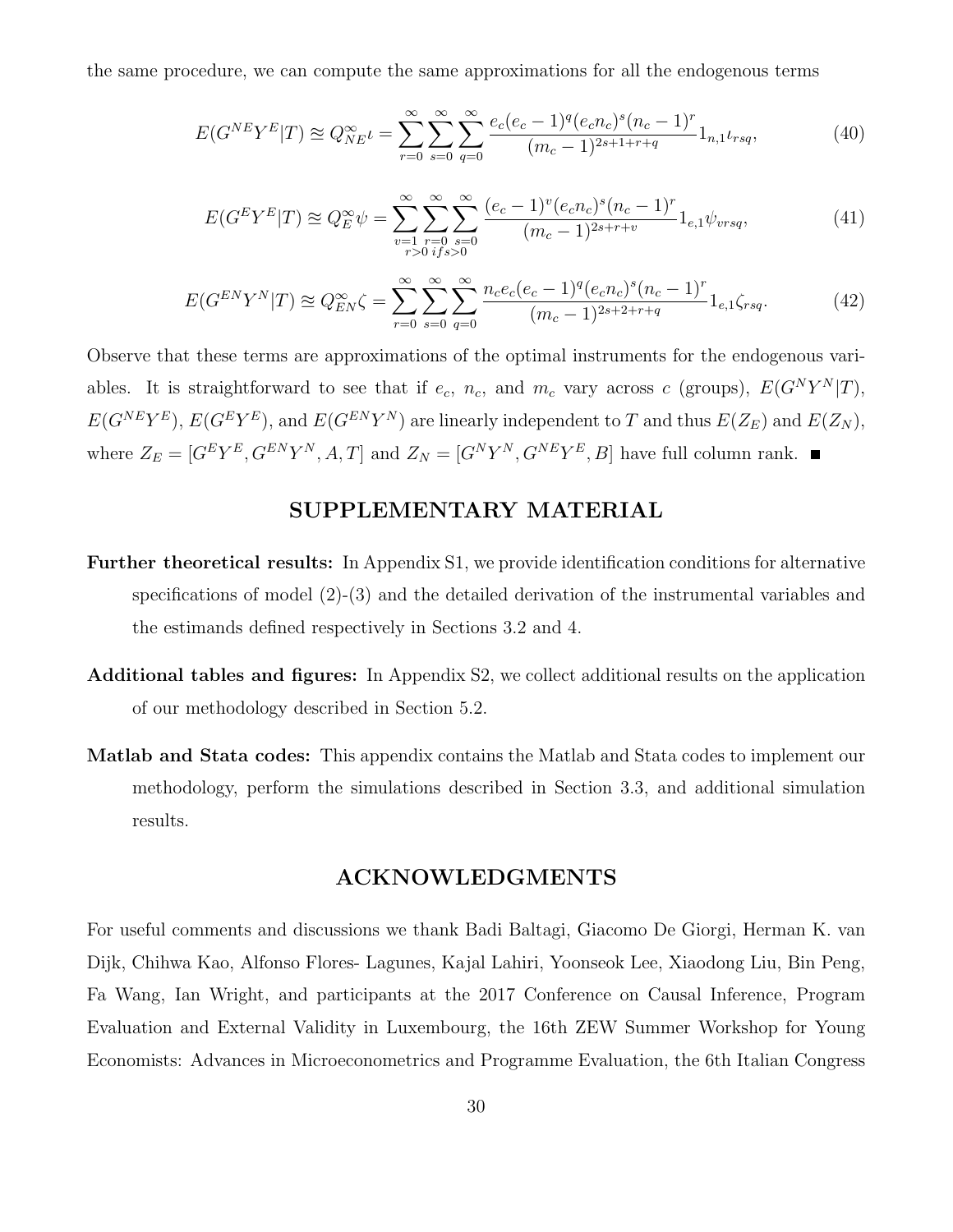of Econometrics and Empirical Economics, the 13th CSEF-IGIER Symposium on Economics and Institutions, and seminar participants at the Stockholm University - SOFI and the University of Bologna.

# References

- Angelucci, M. and De Giorgi, G. (2009). Indirect effects of an aid program: How do cash transfers affect ineligibles' consumption?, American Economic Review 99(1): 486–508.
- Angrist, J. D. and Pischke, J.-S. (2008). Mostly harmless econometrics: An empiricist's companion, Princeton university press.
- Baird, S., Bohren, J. A., McIntosh, C. and Ozler, B. (2018). Optimal design of experiments in the presence of interference, Review of Economics and Statistics (Forthcoming).
- Bandiera, O., Burgess, R., Das, N., Gulesci, S., Rasul, I. and Sulaiman, M. (2017). Labor markets and poverty in village economies, The Quarterly Journal of Economics 132(2): 811–870.
- Barrera-Osorio, F., Bertrand, M., Linden, L. L. and Perez-Calle, F. (2011). Improving the design of conditional transfer programs: Evidence from a randomized education experiment in Colombia, American Economic Journal: Applied Economics 3(2): 167–195.
- Bobonis, G. J. and Finan, F. (2009). Neighborhood peer effects in secondary school enrollment decisions, The Review of Economics and Statistics 91(4): 695–716.
- Boucher, V., Bramoullé, Y., Djebbari, H. and Fortin, B. (2014). Do peers affect student achievement? evidence from canada using group size variation, *Journal of applied econometrics*  $29(1): 91-109.$
- Bramoullé, Y., Djebbari, H. and Fortin, B. (2009). Identification of peer effects through social networks, *Journal of Econometrics* **150**: 41–55.
- Calvó-Armengol, A., Patacchini, E. and Zenou, Y. (2009). Peer effects and social networks in education, The Review of Economic Studies  $76(4)$ : 1239–1267.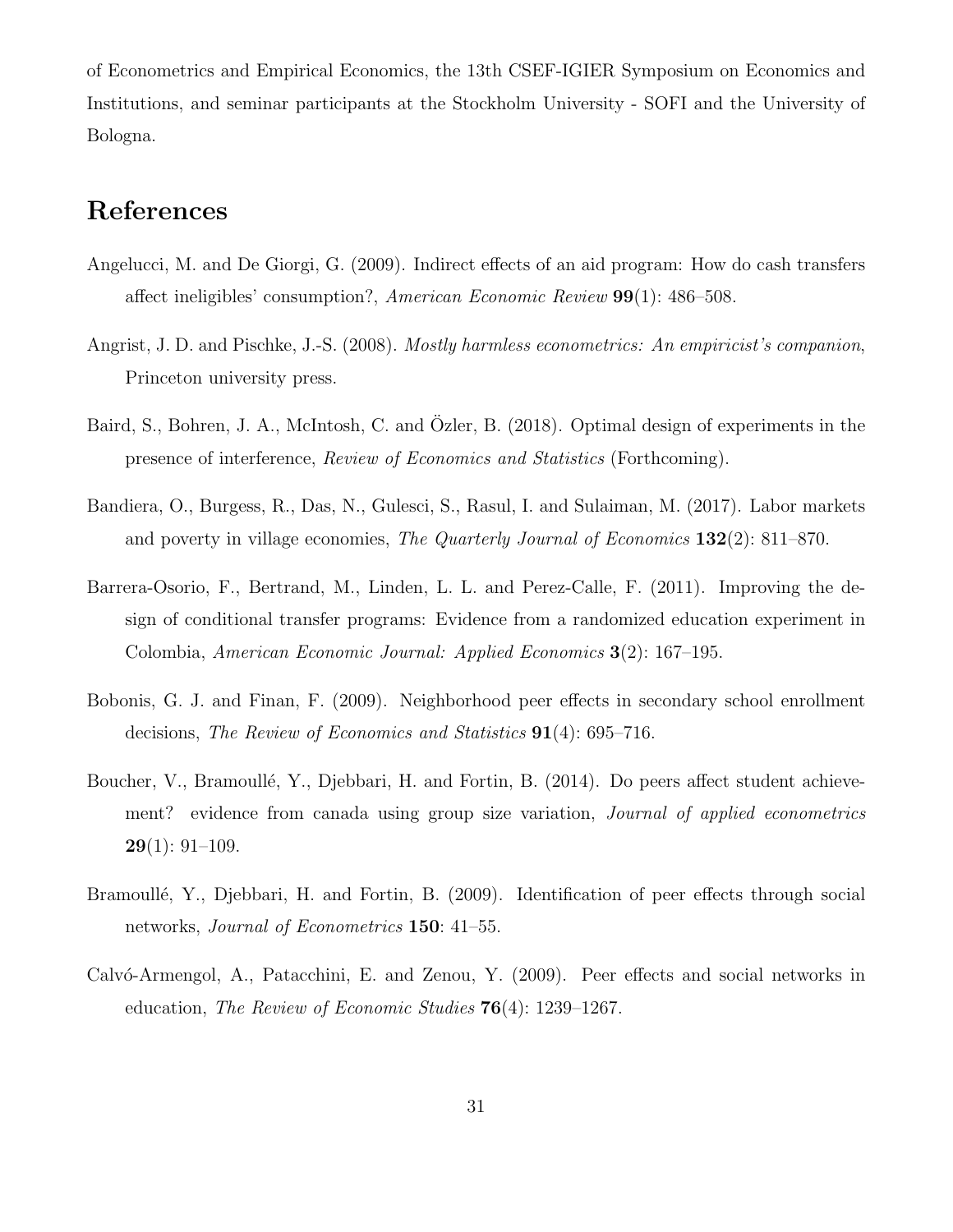- Djebbari, H. and Smith, J. (2008). Heterogeneous impacts in progresa, Journal of Econometrics  $145(1): 64-80.$
- Flores-Lagunes, A. (2007). Finite sample evidence of iv estimators under weak instruments, Journal of Applied Econometrics  $22(3)$ : 677–694.
- Forastiere, L., Airoldi, E. M. and Mealli, F. (2016). Identification and estimation of treatment and interference effects in observational studies on networks,  $arXiv$  preprint  $arXiv:1609.06245$ .
- Grosh, M., Bussolo, M. and Freije, S. (2014). Understanding the poverty impact of the global financial crisis in Latin America and the Caribbean, World Bank Publications.
- Hudgens, M. and Halloran, E. (2008). Toward causal inference with interference, Journal of American Statistical Association 103: 832–842.
- Imbens, G. and Woolridge, G. (2009). Recent developments in the econometrics of program evaluation., Journal of Economic Literature  $47(1)$ : 5–86.
- Kelejian, H. and Prucha, I. R. (1998). A generalized spatial two-stage least squares procedure for estimating a spatial autoregressive model with autoregressive disturbances, The Journal of Real Estate Finance and Economics 17(1): 99–121.
- Kelejian, H. and Prucha, I. R. (1999). A generalized moments estimator for the autoregressive parameter in a spatial model, International economic review 40(2): 509–533.
- Lalive, R. and Cattaneo, M. A. (2009). Social interactions and schooling decisions, The Review of Economics and Statistics  $91(3)$ : 457–477.
- Lee, L.-f. (2003). Best spatial two-stage least squares estimators for a spatial autoregressive model with autoregressive disturbances, *Econometric Reviews*  $22(4)$ : 307–335.
- Lee, L. F. (2007). Identification and estimation of econometric models with group interactions, contextual factors and fixed effects, Journal of Econometrics 140: 333–374.
- Lee, S. and Shaikh, A. M. (2014). Multiple testing and heterogeneous treatment effects: Reevaluating the effect of progresa on school enrollment, Journal of Applied Econometrics  $29(4): 612-626.$